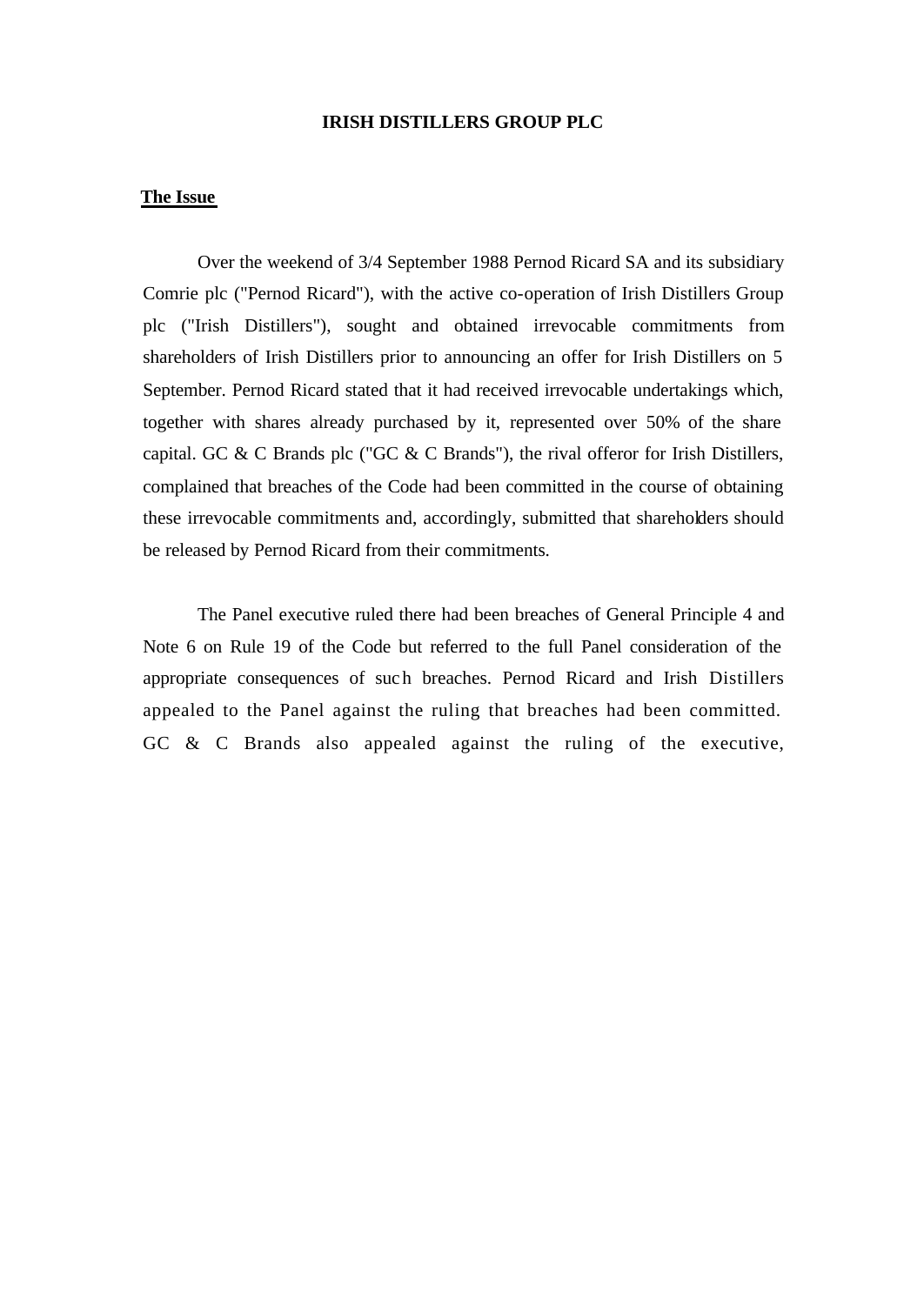which had rejected its complaint that there had been breaches of General Principles 7 and 9 and also certain other of GC & C Brands' contentions.

The Panel met on 11 and 14 November to hear the appeals and to hear arguments on the consequences which should follow from any breach of the Code. The submissions of the parties and the executive ran to well over a hundred pages, reflecting the detailed investigation which was necessary given the nature of the complaint, and the oral hearing canvassed the issues extensively. Inevitably this statement must be longer than we would normally wish.

## **Ruling**

The Panel dismissed Pernod Ricard's appeal against the finding that there had been a breach of General Principle 4 but it found it unnecessary to decide whether Note 6 on Rule 19 had been breached. The Panel dismissed the cross appeal by GC & C Brands that there had also been breaches of General Principles 7 and 9 and that there were other matters which the Panel should take into account in its decision.

The Panel considered, however, that such breaches of General Principle 4 as occurred were not sufficiently serious nor of such significant effect upon shareholders of Irish Distillers as to make it appropriate to release those shareholders from their irrevocable undertakings. The Panel considered that the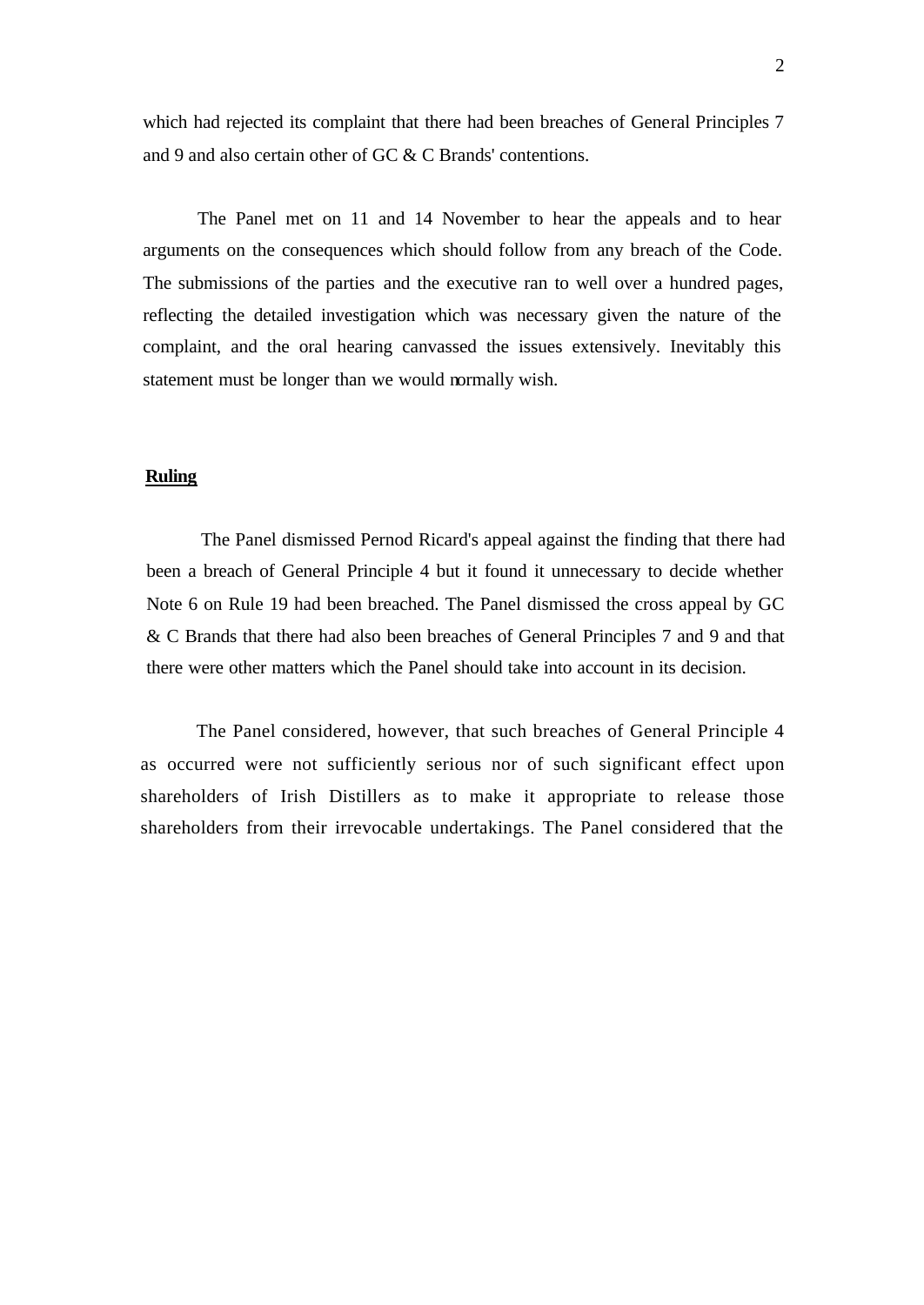institutions, which hold the majority of the shares which are the subject of irrevocable undertakings, took a business decision to accept the newly available offer rather than risking it disappearing and finding that they were left with a lower offer and the Panel did not believe that they had cause for complaint. The Panel recognised that a small number of individual shareholders might feel an element of grievance but in all the circumstances the Panel did not believe that shareholders had been seriously prejudiced and, consequently, did not consider it appropriate to release them from their irrevocable undertakings. The Panel also considered that as between GC & C Brands and the other interested parties, the competing equities did not require the position to be disturbed. The outcome is that Pernod Ricard will not be obliged to implement its promise to the Panel that, if so ordered, it would allow shareholders accepting its offer pursuant to irrevocable undertakings to withdraw.

## **Background**

The offers for Irish Distillers have developed into a most unusual and long running saga. This has meant that the provisions of the Code have fallen to be applied on several occasions to new situations. During the course of the offers, at the instigation of one or other of the parties, consideration has been given to different issues by the European Commission, the Office of Fair Trading in the United Kingdom, the Irish Courts, the Irish Minister of Industry and Commerce and the Panel. Each has been required to fulfil a separate and distinct function.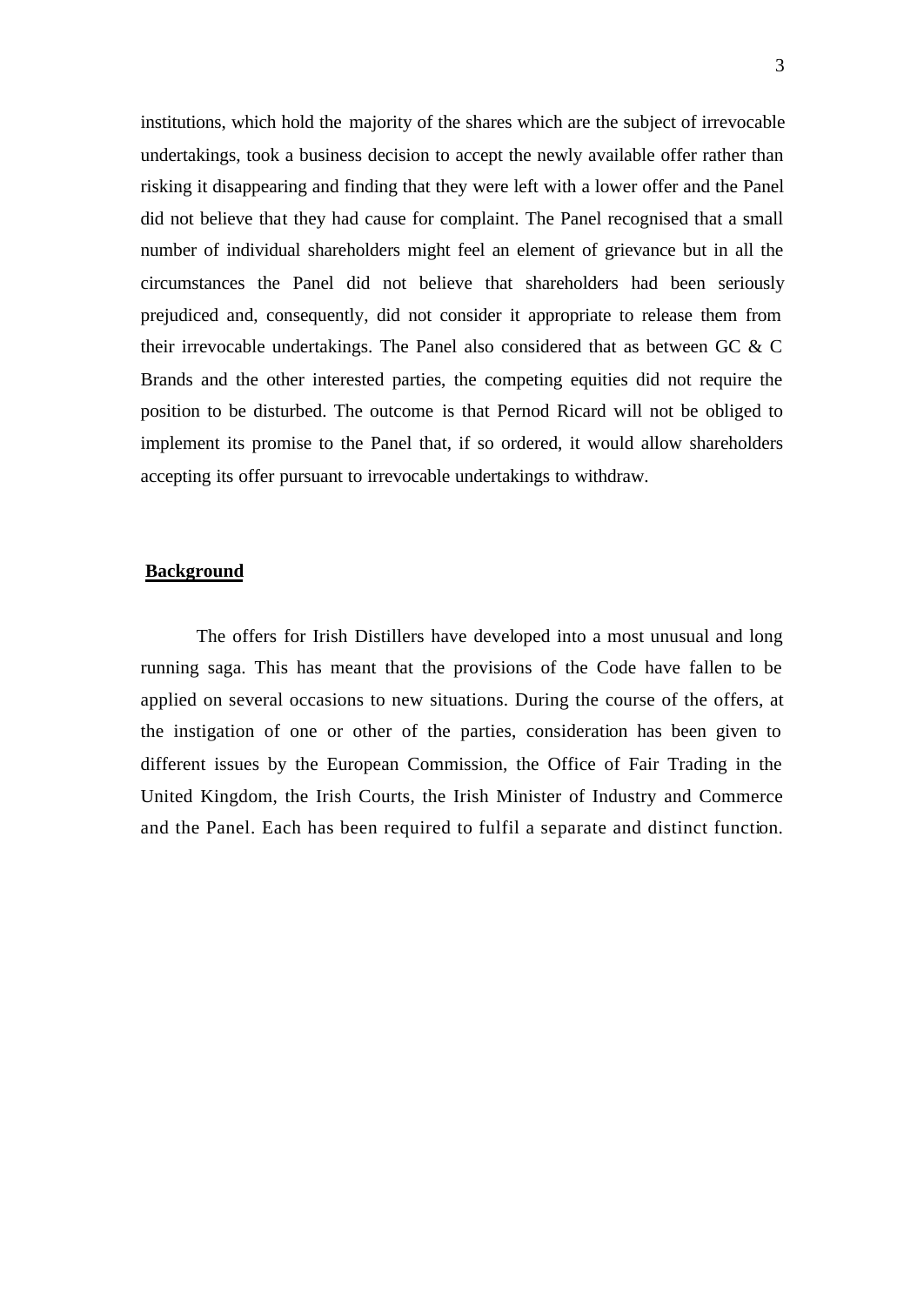The Panel's function is not to determine whether it is desirable that there should be an acquisition of Irish Distillers or, if so, who should be the successful offeror. It acts as the Takeover Panel for Ireland at the express request of the Irish authorities. It is concerned to ensure that there has been compliance with the Code, in order that during the contest the shareholders of Irish Distillers may be treated fairly. It is neutral as between the nationality or identity of rival offerors and as between both and the management of the offeree company.

The Irish Distillers saga began when GC & C Brands announced its original offer for Irish Distillers on 30 May 1988. Irish Distillers complained to the European Commission that this offer contravened Article 85 of the Treaty of Rome. As a result of that complaint the Commission issued a Statement of Objections and indicated its intention to seek an interim measures decision. The provisional date for hearing the objections was set for 24 August and the question whether interim measures should be imposed would probably have been discussed at that hearing. If they had been imposed, they would have prevented the bid going forward unless the Commission subsequently cleared the arrangements. A decision on this issue could have taken some months. GC & C Brands and its shareholders accordingly held discussions with the Commission and undertakings were given to the Commission pursuant to which GC & C Brands became a wholly-owned subsidiary of Gilbeys. In this way the objections which had been raised by the Commission were overcome.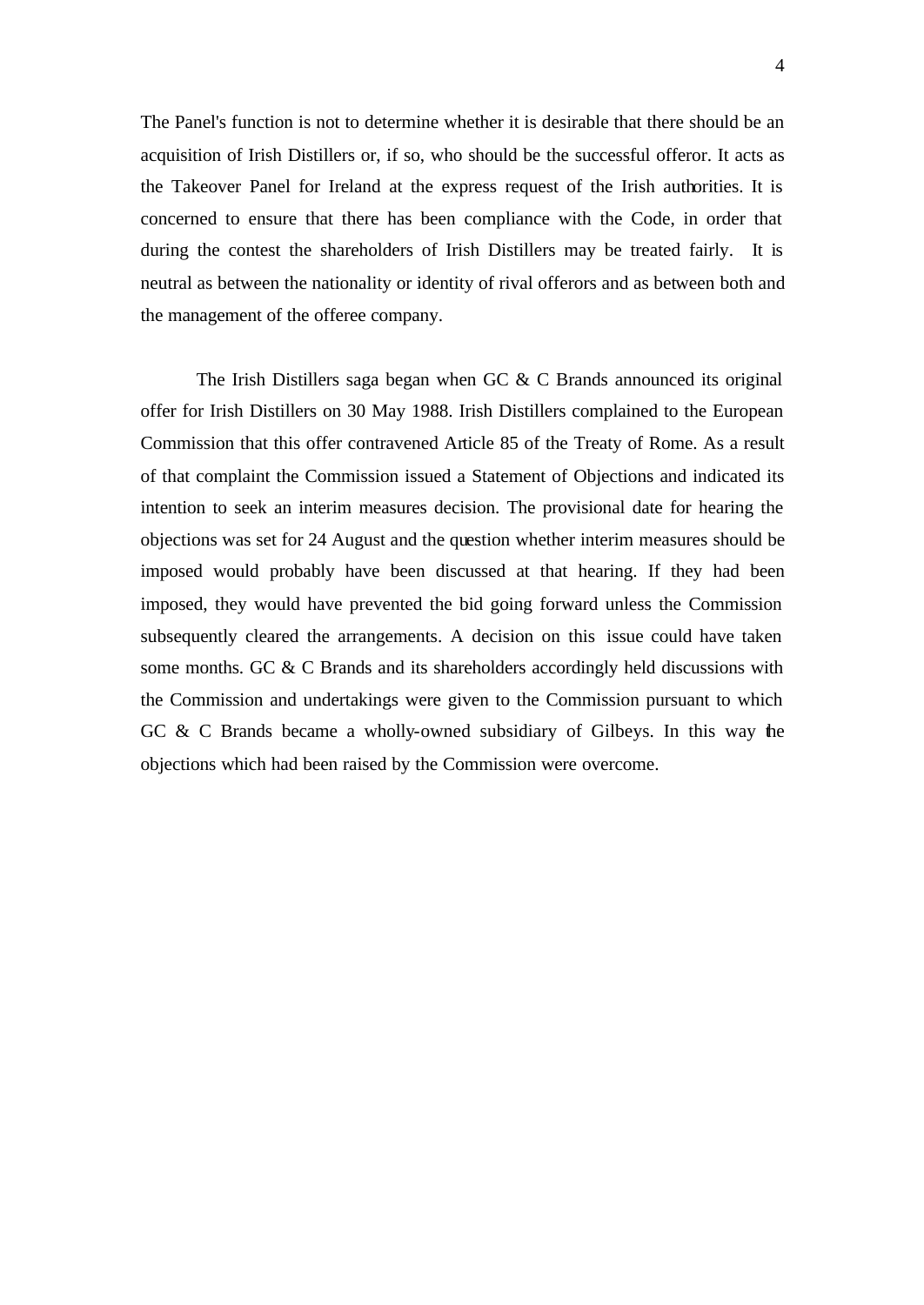In consequence of the change in its ownership, GC  $&$  C Brands sought a ruling of the Panel that it could proceed with its offer. The Panel ruled that the offer was by then sufficiently different from the initial offer to constitute a fresh offer but that a dispensation should be granted from Rule 35.1, which normally prohibits second bids from the same bidder within a period of twelve months, since it was clear that shareholders in Irish Distillers had not been given a full opportunity to consider any offer for their shareholdings. The management of Irish Distillers urged most strongly that a fresh bid would extend the uncertainty overhanging the company and its customers. The Panel, therefore, sought to ensure the extended timetable was kept to a fair minimum and ordered, with the full consent of GC & C Brands, that the offer should be a final offer, open for only 21 days and capable of being increased or extended only in the event of a competing offer.

This first Panel ruling was given on 19 August. GC & C Brands immediately announced its fresh offer, stating that it reserved the right to increase the offer in, and only in, the event of a competitive situation arising.

Shortly afterwards, there were press reports that talks were taking place between Irish Distillers and Pernod Ricard, which was said to be regarded by the management of Irish Distillers as a "friendly suitor". On Friday 2 September Pernod Ricard and Irish Distillers issued a joint statement in which they said that talks were proceeding but gave no commitment that a bid would materialise or, if so, when.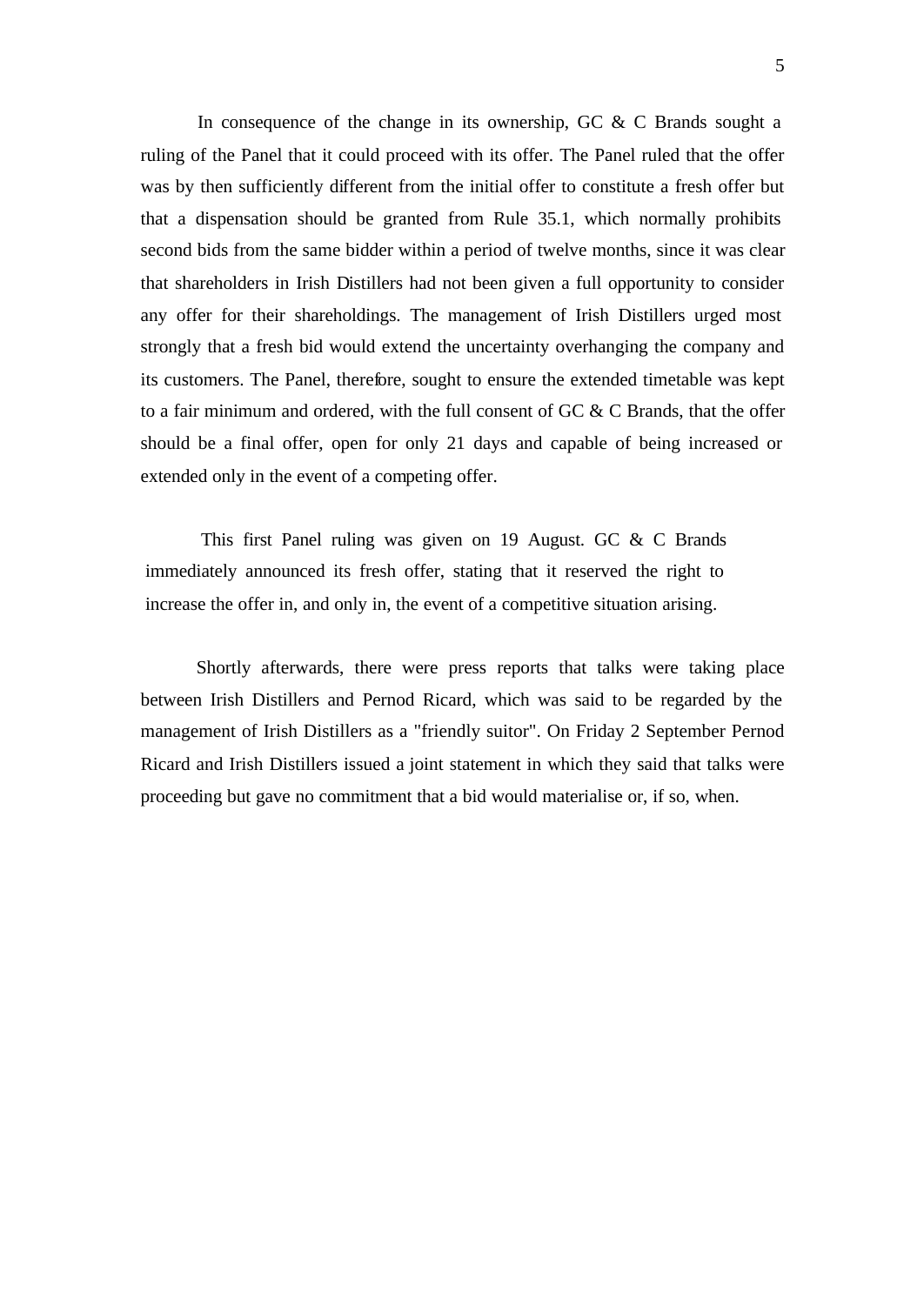Over the weekend of 3/4 September, Pernod Ricard and Irish Distillers indicated to a large number of shareholders that Pernod Ricard would make an offer for Irish Distillers of IR450p per share if it could obtain in advance irrevocable commitments to accept its proposed offer from the holders of shares which, in addition to shares already purchased by Pernod Ricard, would represent over 50% of the shares in Irish Distillers. Shareholders were contacted on the Saturday and Sunday by representatives of both Pernod Ricard and Irish Distillers and were invited to enter into such commitments.

On Saturday 3 September GC & C Brands concluded that Pernod Ricard was seeking a 50% "shut out" and late that evening contacted the Panel executive. The executive consulted the parties and ruled on the afternoon of Sunday 4 September that the approaches to shareholders made by Pernod Ricard and Irish Distillers amounted to a competing offer and, accordingly, that GC & C Brands was free to increase its own offer. This GC  $\&$  C Brands duly did on the same day, raising its offer to IR525p per share. Pernod Ricard appealed the executive's ruling to the full Panel but the appeal was dismissed on Tuesday 6 September.

In the meantime, Pernod Ricard had announced a bid for Irish Distillers of IR450p per share, contending that it had received irrevocable undertakings which, together with shares already purchased by it, represented over 50% of the share capital.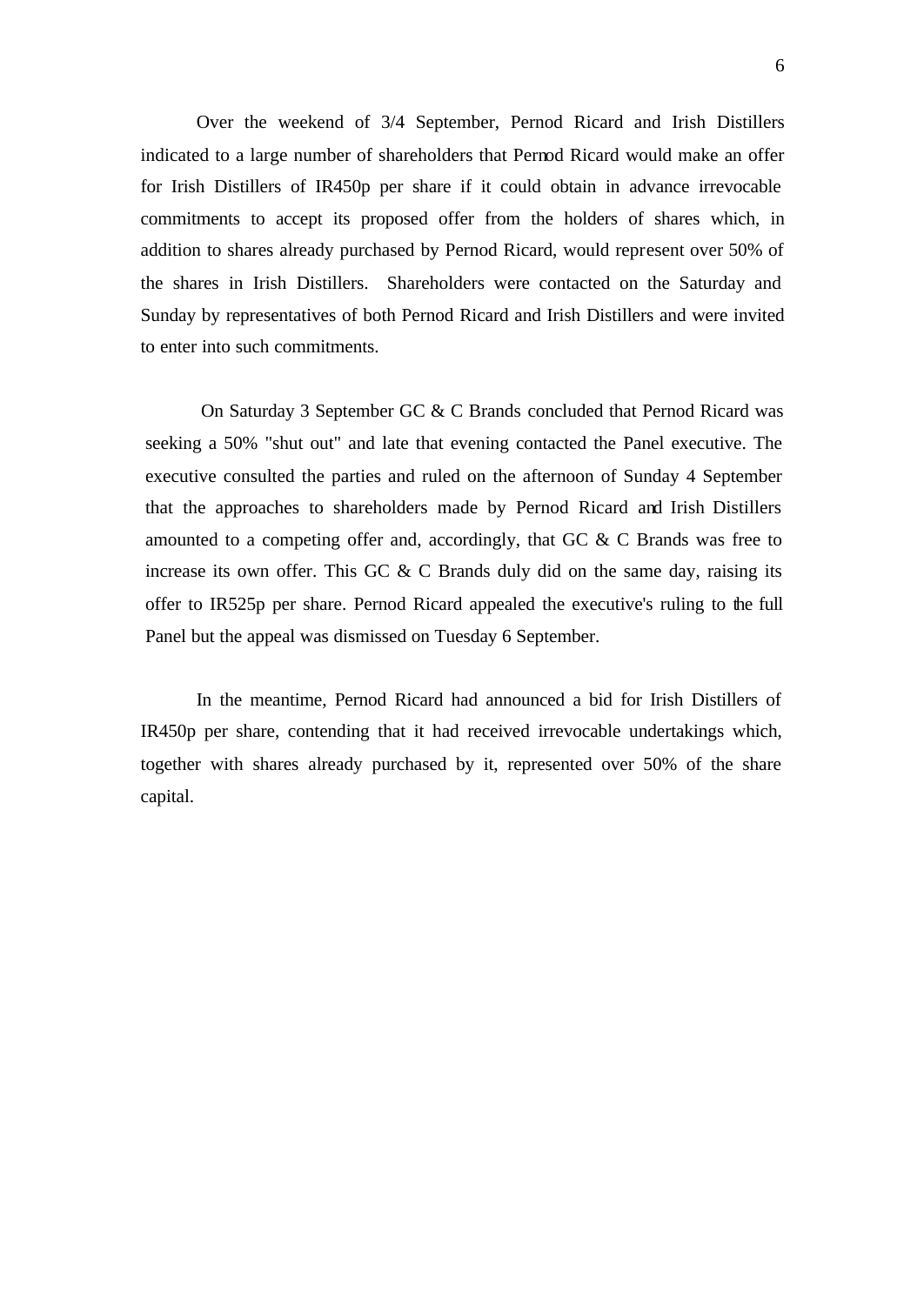The question of whether Pernod Ricard had, in fact, received irrevocable commitments of over 50% of the share capital of Irish Distillers has been contested in two principal ways. First, there was an issue as to whether the largest shareholder, FII Fyffes plc ("FII Fyffes") had entered into an agreement either selling or committing its shareholding, which represented approximately 20% of Irish Distillers, to Pernod Ricard. This issue has been the subject of litigation in the Irish Courts and has been resolved in favour of Pernod Ricard. Secondly, GC & C Brands complained to the Panel that irrevocable commitments had been obtained in breach of the Code and that shareholders should be given the opportunity of reconsidering their commitments. This is a separate and distinct issue from whether, as a matter of law, contracts were in fact entered into. The standards of the Code are standards of behaviour expected during takeovers which in many respects go beyond what is required as a matter of legal obligation. It is perfectly possible that contracts may be binding in law but that they could have been entered into in breach of the provisions of the Code which require proper opportunity to consider a bid on a well informed and advised basis. So the Irish Courts and the Panel have separate functions.

When GC & C Brands complained to the Panel executive, it sought consent to approach shareholders in order to gather evidence in support of its complaint. The executive considered that this would be inappropriate and that any investigation should be conducted by the executive as a neutral party. Pernod Ricard and Irish Distillers were informed of the fact of the complaint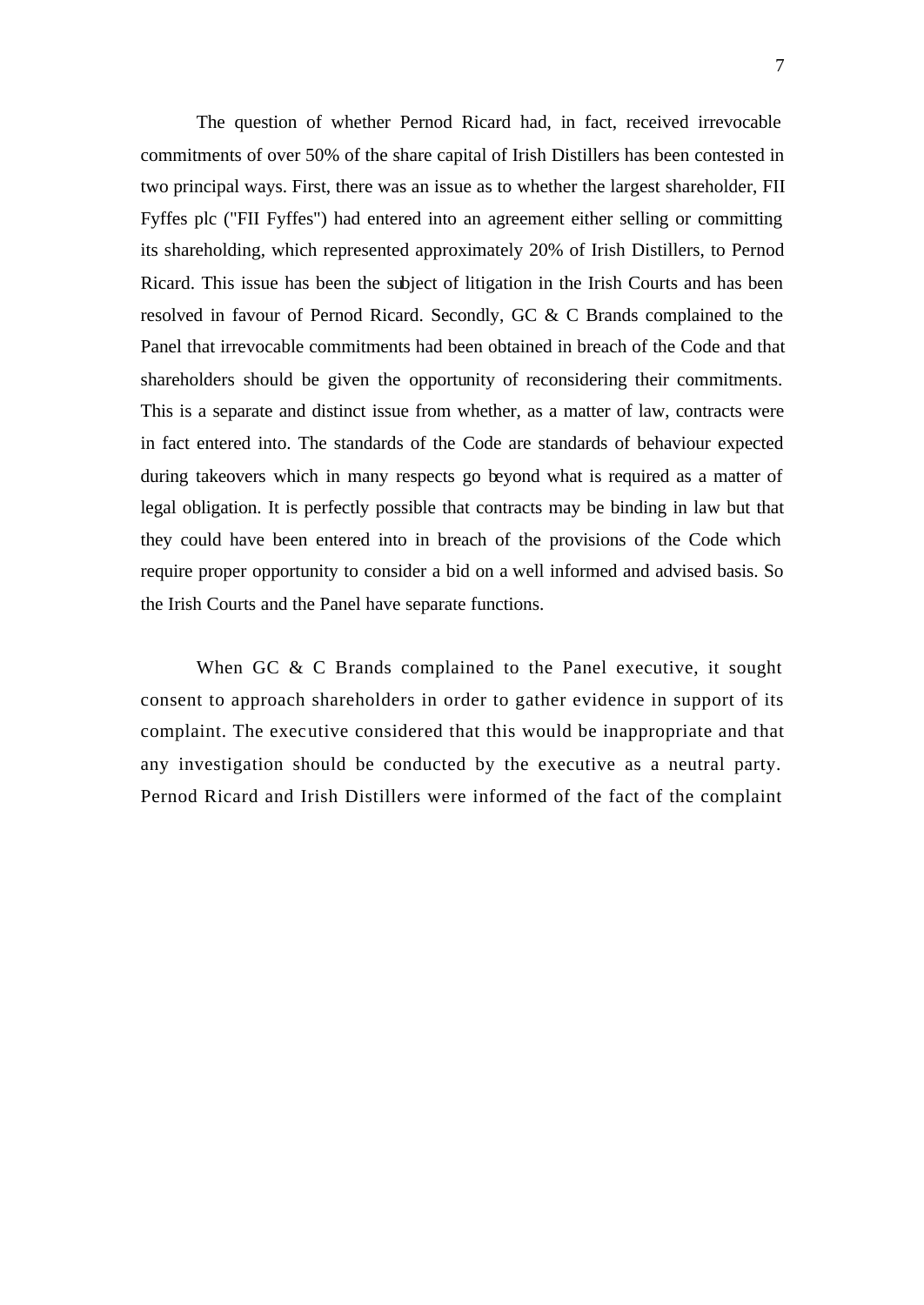and that an investigation would be carried out. In the light of the complaint and at the request of the Panel executive, Pernod Ricard included in its offer document issued on 4 October 1988 a statement making it plain that, subject to the reservation of rights to complain to the Courts about the proceedings of the Panel, Pernod Ricard would, to the extent that the Panel might require, allow shareholders accepting the Pernod Ricard offer in accordance with irrevocable undertakings to withdraw their acceptances.

Since irrevocable commitments had been given by a large number of shareholders, the investigation which had to be undertaken in the light of the GC&C Brands complaint was very wide-ranging and thorough. Members of the Panel executive conducted extensive discussions with the various financial and other advisers involved; they made enquiries of five of the directors of Irish Distillers and its Company Secretary; they saw many of those who were involved in contacting shareholders and making arrangements for the giving of the irrevocable undertakings; and they spoke, on the basis of a selection made largely at random to the shareholders, or the spouses of shareholders, who gave 56 of the total of approximately 150 irrevocable undertakings obtained by Pernod Ricard during the weekend of 3/4 September selected largely at random. The shareholders contacted included, in addition the two largest shareholders, FII Fyffe and Irish Life Assurance plc ("Irish Life"), six institutions which gave undertakings and another four which declined to do so.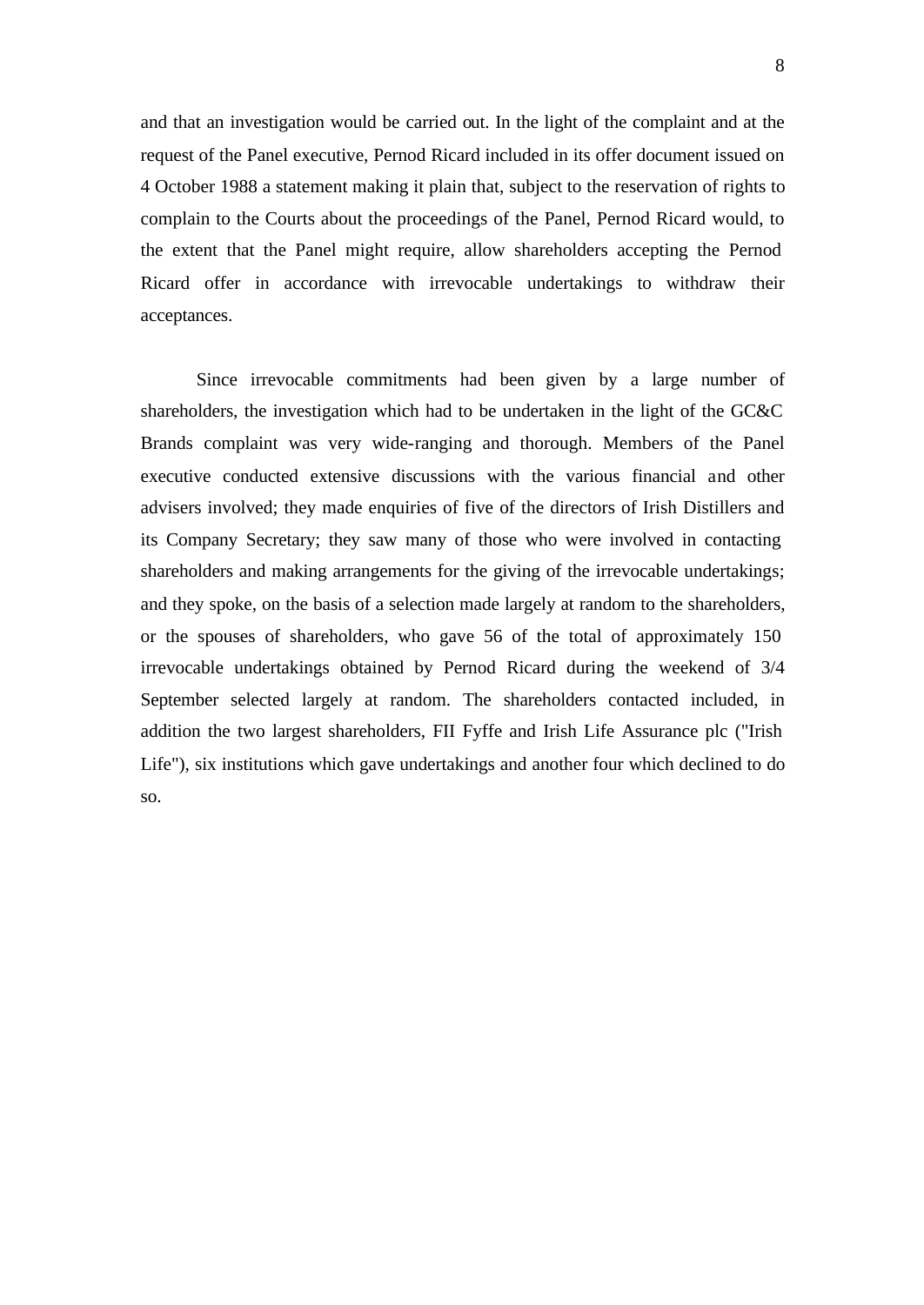Institutions contacted were asked to set down their recollections in writing. All other shareholders were sent notes of their conversations with members of the executive for checking, signing and return. So far, 27 signed notes have been received back by the executive.

The executive also studied a transcript of the High Court hearing of the Pernod Ricard v FII Fyffes case, containing accounts of the relevant events given by many people, including some whom the executive has not interviewed.

The executive informed the Panel that it was satisfied that its enquiries had been thorough and that those enquiries had been more than sufficient to enable it to know of and understand the events relevant to the matters under consideration. The parties made some minor criticisms of certain of the facts set out in the executive's paper and some of the assessments made by the executive of the inferences to be drawn from the statements made by witnesses were challenged at the Panel hearing. No party, however, contested the thoroughness of the investigation and, at the hearing, Irish Distillers expressly accepted that the investigation had been conducted on a neutral basis.

It is necessary now to look in somewhat more detail at the facts.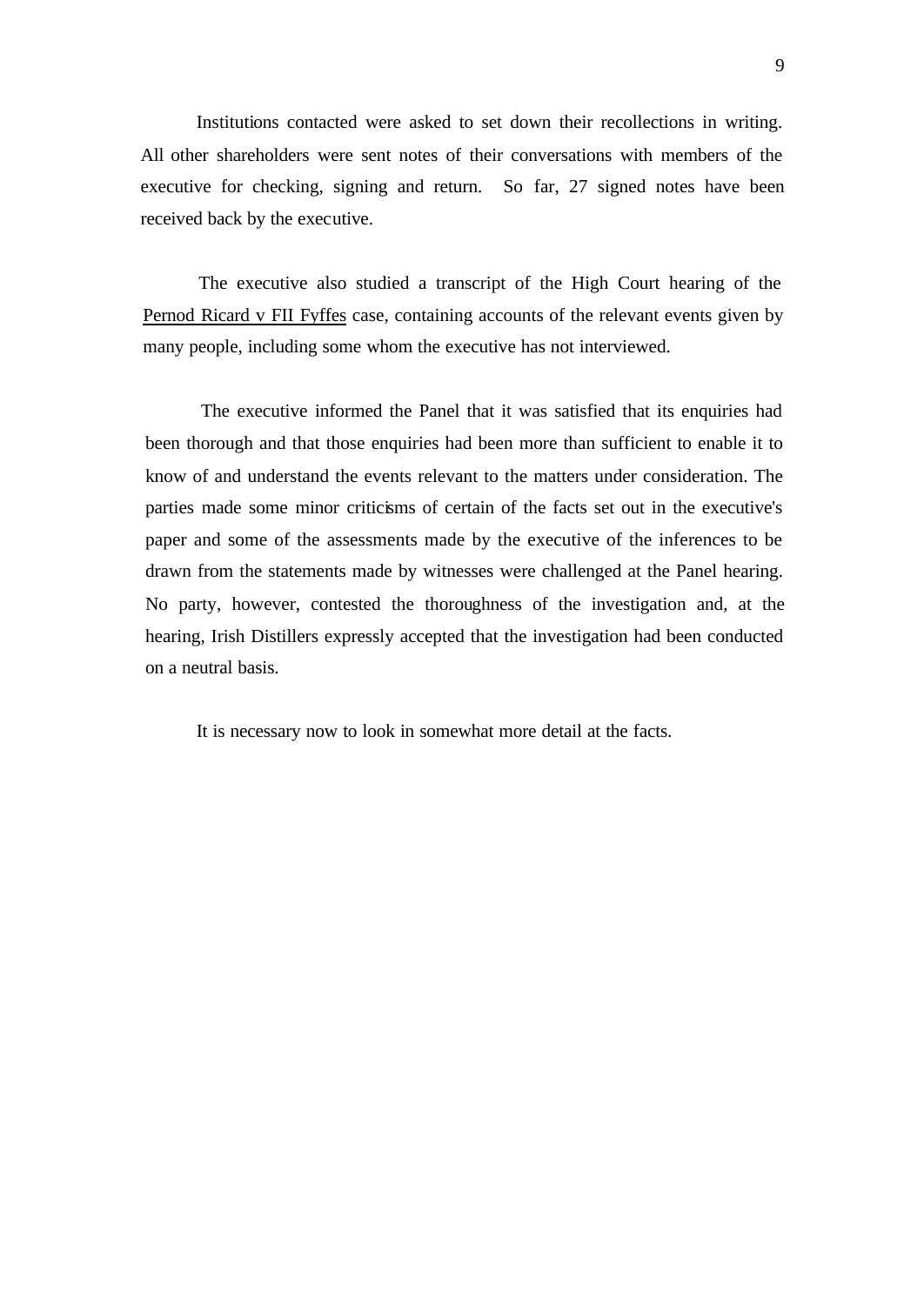#### **The Facts**

In the second half of August 1988 there had been some preliminary contact between Pernod Ricard and Irish Distillers but none of significance to the issues before the Panel. The first contact of significance was on Thursday 1 September when M. Jacquillat, Managing Director of Pernod Ricard, and his advisers J Henry Schroder Wagg & Co Ltd ("Schroders") and Societe Generale SA met representatives of Irish Distillers in Dublin. Mr McCabe, the Chairman of Irish Distillers, and Mr Burrows, the Managing Director, were present and took part in this and later meetings.

At the meeting on 1 September Pernod Ricard indicated that it was prepared to make a general offer for Irish Distillers subject to certain pre-conditions, which included receiving the support of the Irish Distillers board. Pernod Ricard said that it did not get involved in contested bids. There was also discussion about the level of support necessary before the launch of a bid. There would appear to be some confusion as to exactly what was agreed but it was understood on all sides that Pernod Ricard would need such degree of commitment from shareholders as to make success either certain or extremely probable. Pernod Ricard made it plain that it would only bid if this was so and it was in this context that the board of Irish Distillers had to consider whether to recommend the offer.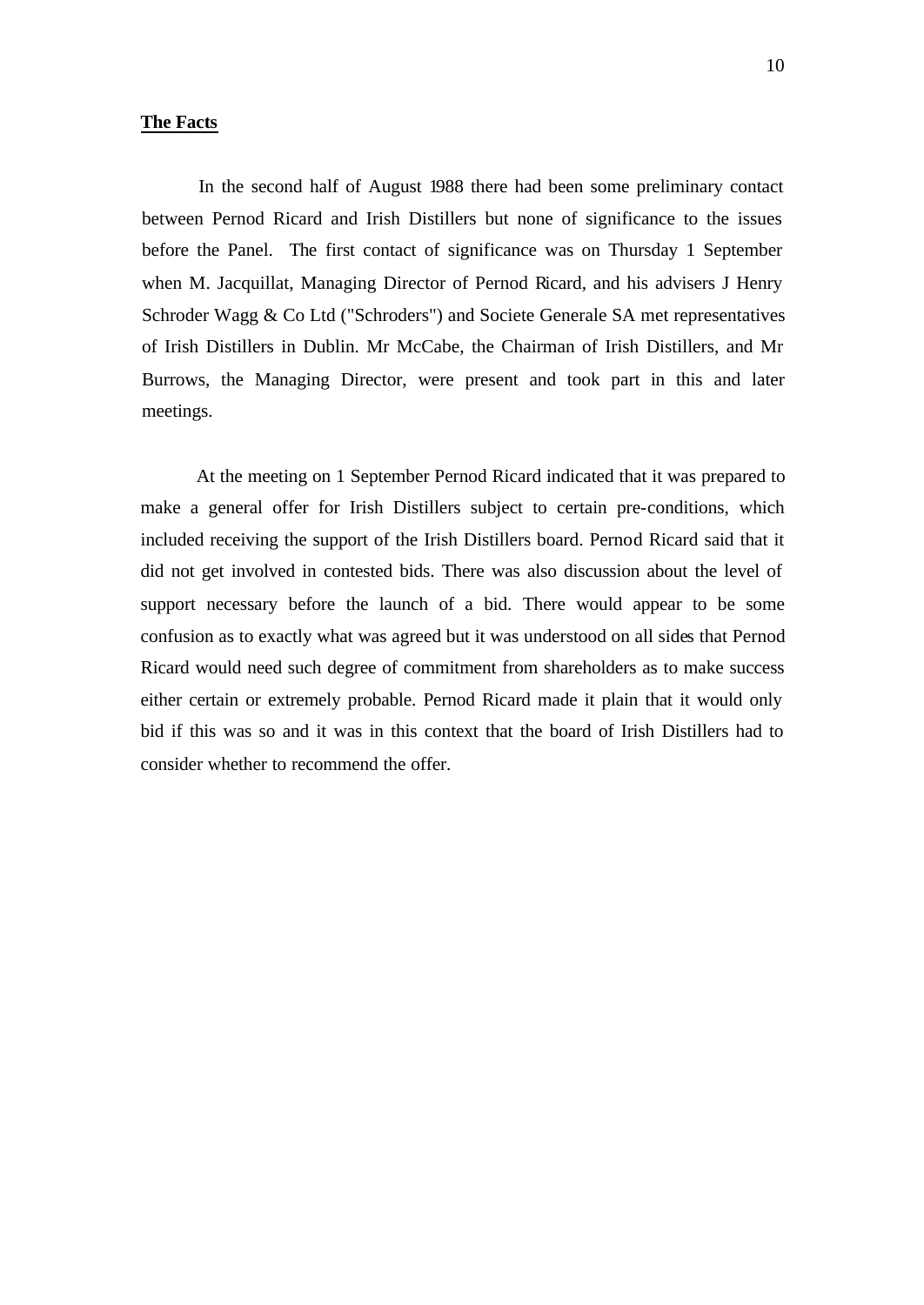A board meeting was held early in the evening of 1 September to consider, amongst other things, the Pernod Ricard proposal. The question arose whether there was any prospect of an offer from another source but the board was advised that there was no real possibility of a higher offer. The board, therefore, unanimously agreed to accept the Pernod Ricard proposal. It resolved to give a commitment to support Pernod Ricard as the only way of getting any offer higher than GC & C's offer of 400p. The directors present at the meeting believed from then onwards that they were committed to support the Pernod Ricard offer and to recommend it, and it was their understanding that Pernod Ricard would not make an offer unless it was certain to succeed.

Following the board meeting, the directors had dinner with the Pernod Ricard party and Pernod Ricard was informed of the board's decision.

On 1 September Pernod Ricard took its stake in Irish Distillers to 5%, duly announced on the next day.

On Friday 2 September, Pernod Ricard and its advisers sought to secure the support of FII Fyffes for its offer. Meanwhile, Irish Distillers and its advisers began considering which institutions they might telephone with a view to obtaining irrevocable undertakings. These thoughts, and such contacts as followed them, were, however, of a preliminary nature.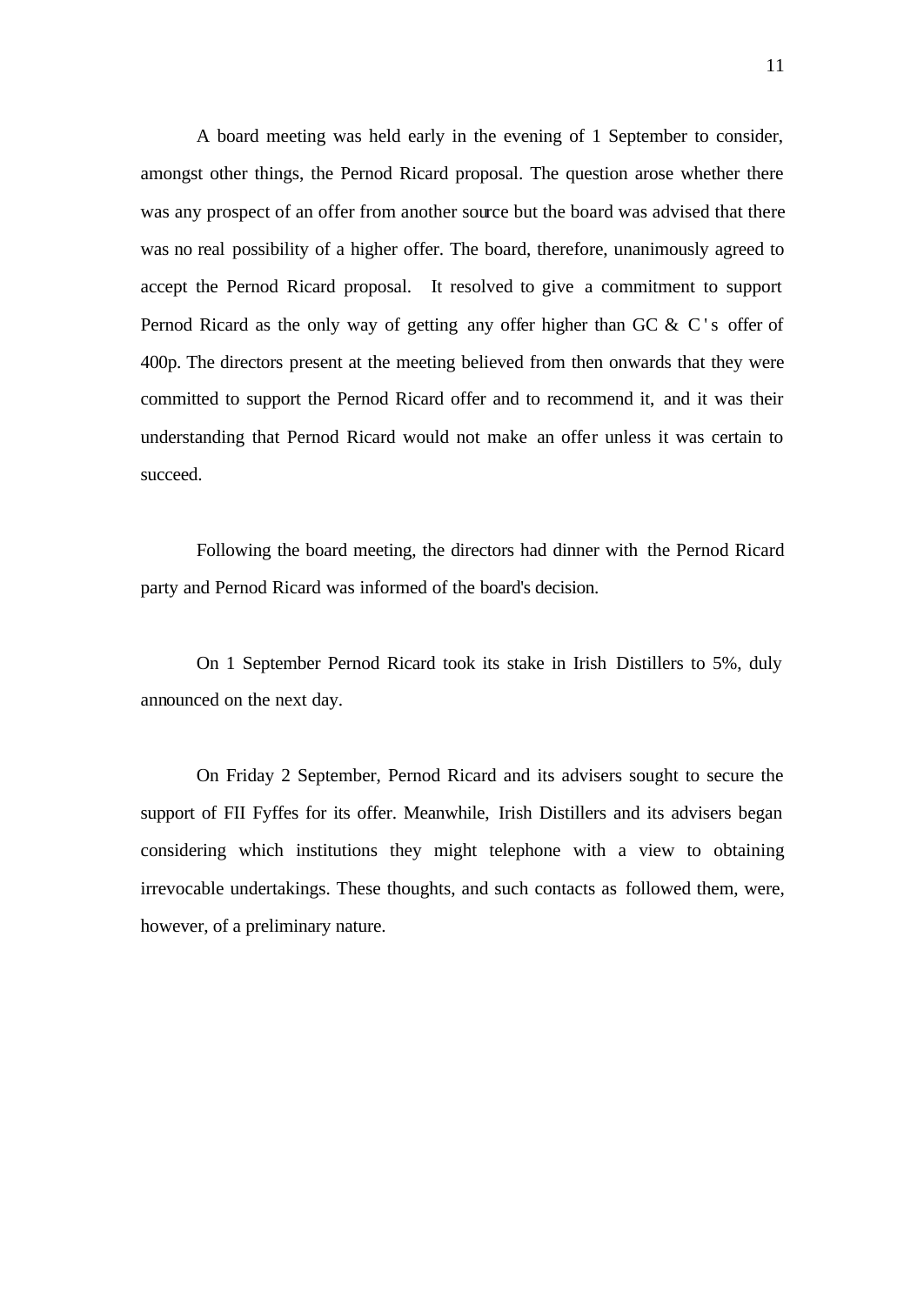During the same day, the Panel executive, which was concerned to establish Pernod Ricard's intentions, spoke to representatives of Schroders and to Mr Matthews of County NatWest Ltd ("County NatWest"), one of the joint financial advisers to Irish Distillers. The executive was informed that there were "major hurdles" to be overcome before a Pernod Ricard offer. It was told that these hurdles involved discussions with FII Fyffes and Irish Life and also a specific tax problem on which Counsel and the Irish Revenue had to be consulted. No indication at all was given that Pernod Ricard might seek irrevocable commitments from shareholders other than the Irish Distillers directors and the two largest shareholders. No suggestion was made that Pernod Ricard would seek a 50% "shut out" and would only bid if assured of success in advance.

On the same day the Panel executive considered an argument put forward by SG Warburg & Co Ltd ("Warburgs"), one of the joint financial advisers to GC & C Brands, that Pernod Ricard's activities constituted a "competing offer". The executive disagreed and told Mr Matthews of County NatWest that, on the basis of the information known to the executive, it did not believe that a competing offer had been made. Mr Matthews agreed and the executive advised Warburgs of its views.

The executive also informed the advisers to Pernod Ricard and Irish Distillers that, unless there was a firm announcement of Pernod Ricard's intentions on Monday 5 September, the executive would consider extending the timetable for the GC & C Brands offer.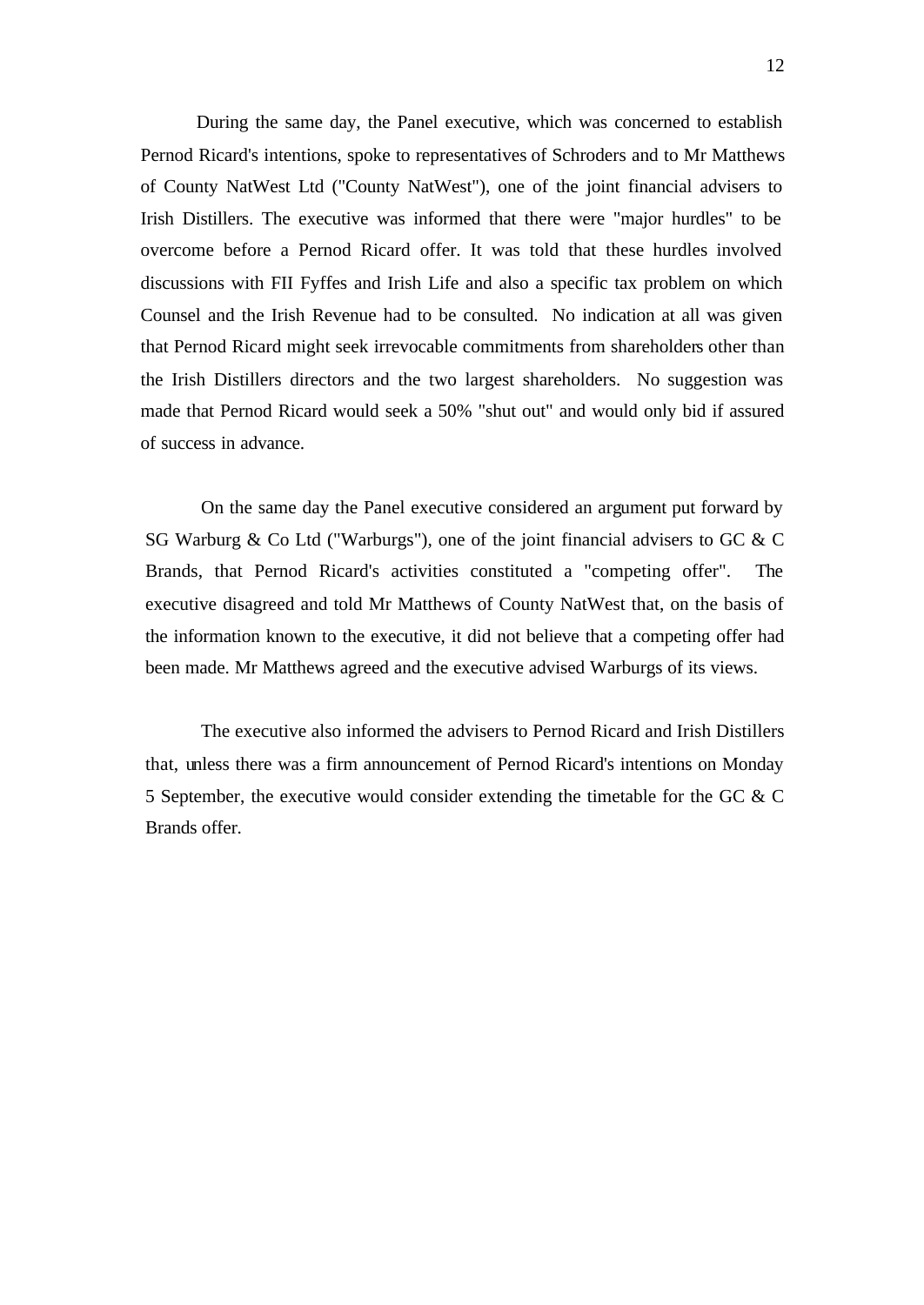On 2 September, Pernod Ricard and Irish Distillers put out a talks announcement. This led in turn to an announcement from GC & C Brands indicating that it would plan to increase its offer in the event of a counter-offer from Pernod Ricard. This announcement was made after consultation with the Panel executive. As indicated, the Panel executive did not know of the prospect that Pernod Ricard would seek irrevocable commitments over more than 50% of the capital, making it impossible for any further bid to succeed, and nor did GC & C Brands.

The second half of GC & C Brands' announcement of 2 September read:

"In the event that Pernod Ricard does make an offer for Irish Distillers, GC & C Brands will be free to increase its existing offer and would plan to do so. GC & C Brands again calls on the Boards of Pernod Ricard and Irish Distillers to clarify their intentions immediately."

For some reason the words "would plan", which appeared in the version of the announcement circulated in London, were replaced in the version circulated in Dublin by the word "plans". Some, but not all, Irish and English national newspapers reported the announcement on 3 September.

Pernod Ricard and Irish Distillers saw the GC & C Brands announcement as a "spoiling" operation, designed to discourage a bid from Pernod Ricard but, so far as GC & C Brands was concerned, it was a genuine statement of intent.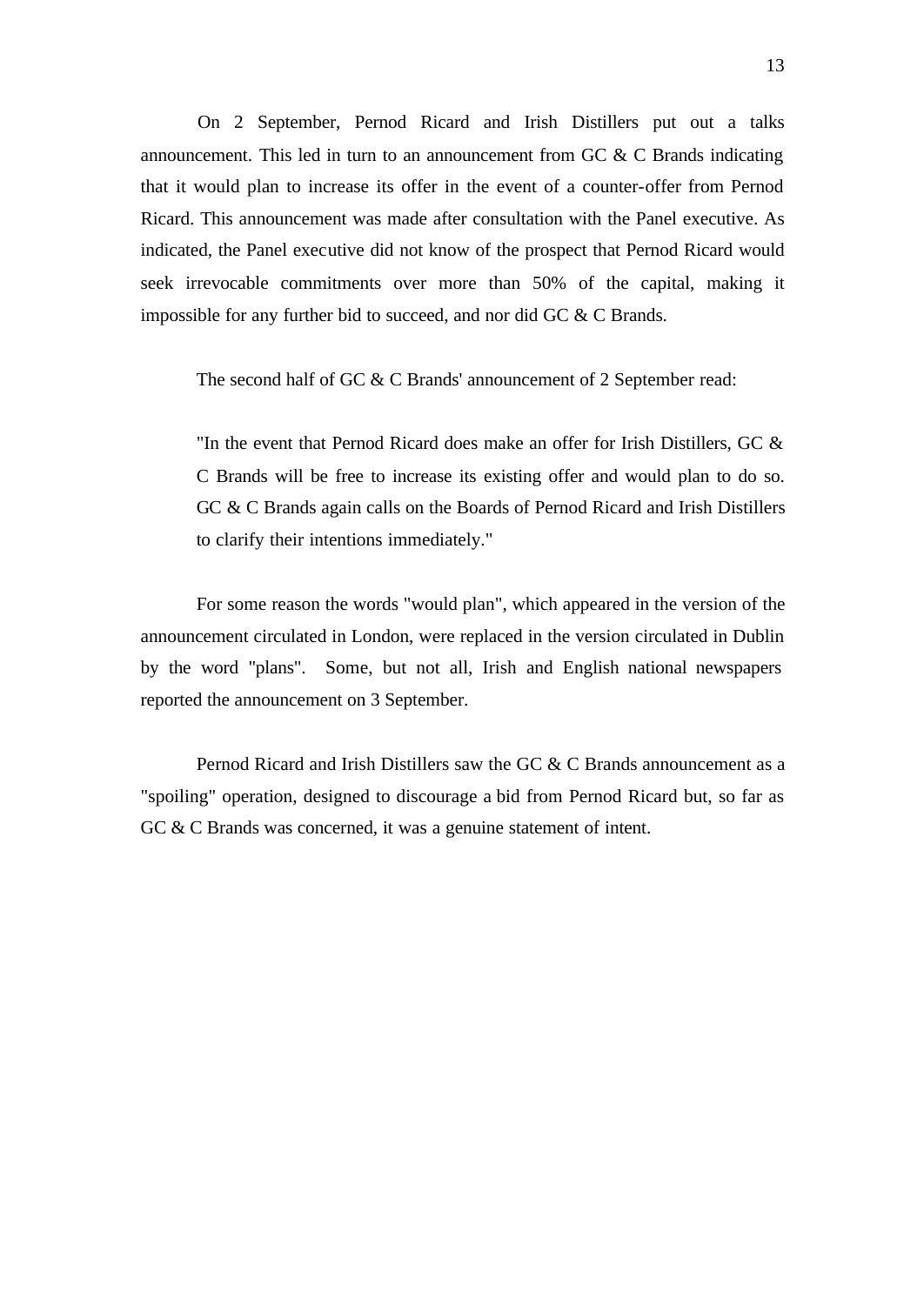On 3 September, further negotiations took place between Pernod Ricard and FIT Fyffes. These gave rise to the agreement which was the subject of the litigation in the Irish Courts and which these Courts have found to be legally binding. By late afternoon, Pernod Ricard had also obtained a commitment from Irish Life in respect of its substantial holding and had decided to seek irrevocable undertakings from other shareholders. Accordingly, the advisers to Pernod Ricard and Irish Distillers divided the institutional shareholders between them for the purposes of telephone contact.

The facts indicate that from Thursday 1 September Irish Distillers believed that Pernod Ricard would seek irrevocable commitments from the holders of at least 50% of the shares. For its part, Pernod Ricard apparently did not firmly decide to adopt this course until late on Saturday 3 September. It is, however, undisputed that by the evening of 3 September it had so decided, and, together with Irish Distillers, was seeking to secure the necessary irrevocable commitments.

The way in which the irrevocable commitments were sought and made was as follows:

(i) On 3 and 4 September the directors signed undertakings committing their shares.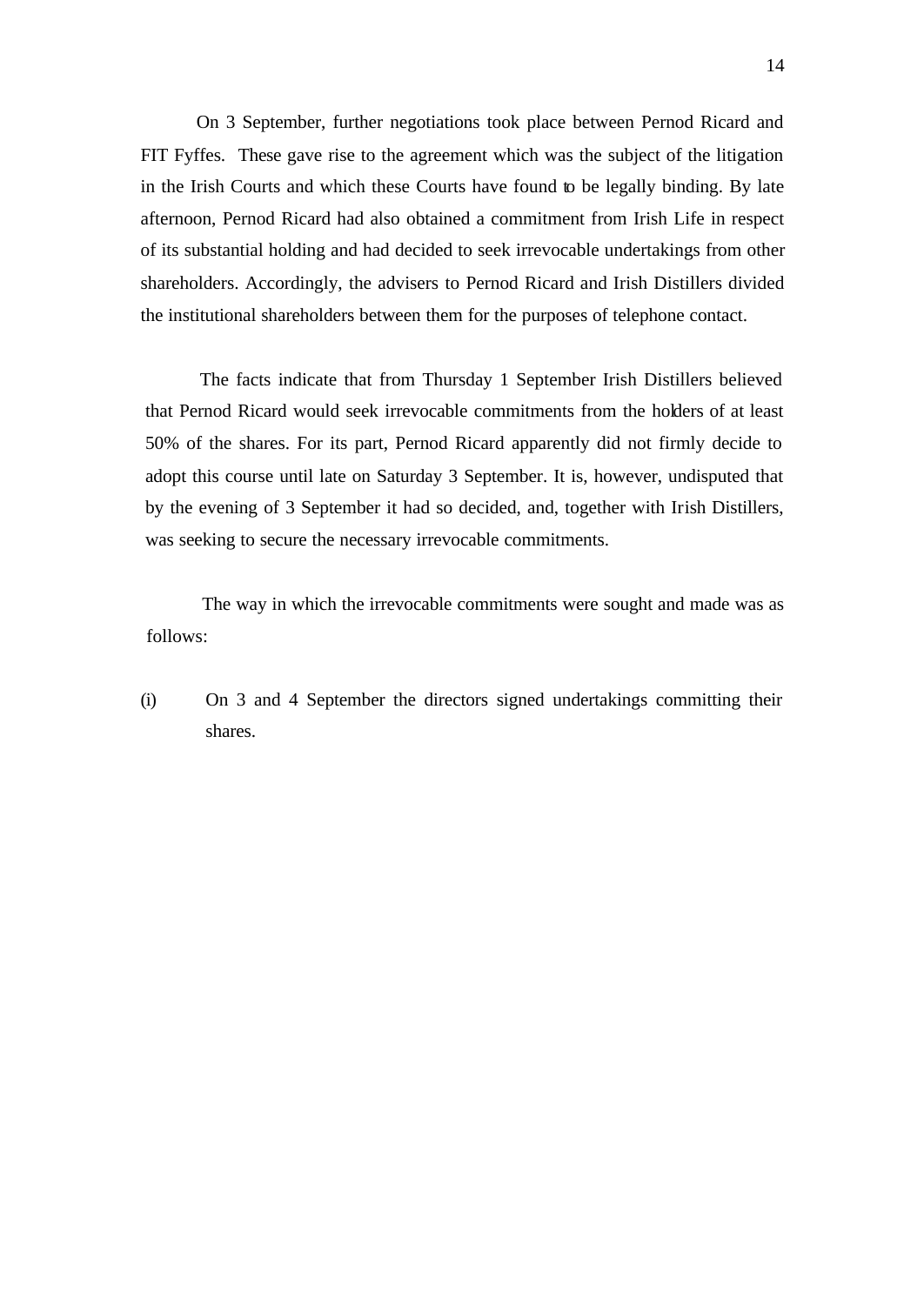- (ii) On the evening of Saturday 3 September/morning of Sunday 4 September, a total of 21 institutions were contacted. All but eight agreed over the next 24 hours to commit their shares to the Pernod Ricard offer.
- (iii) Irish Distillers contacted over 80 shareholders (including employees holding shares through the Employee Share Purchase Scheme). 29 were family members, of varying degrees of proximity, five were former executives or directors, 33 were other employees or ex-employees, 13 were people of varying degrees of friendship with those making the calls and 2 were customers of Irish Distillers. 14 people were involved in the calling. Most of the employees, relatives of directors and employees and friends who were contacted were contacted by directors or other management.

Although no script was used, the telephone conversations followed a pattern and, in the case of shareholders other than employees, it was explained that Pernod Ricard was proposing to offer IR450p per share, subject to obtaining irrevocable commitments in respect of more than 50% of the capital of the company. It was indicated, either expressly or by implication, that the proposal was supported by the board of Irish Distillers, both because it was IR50p higher than the GC & C Brands offer, and also because it would preserve the integrity of Irish Distillers. It was made plain, although not always in the same terms, that GC & C Brands would not be able successfully to increase its offer. The reason for this was that GC & C Brands could not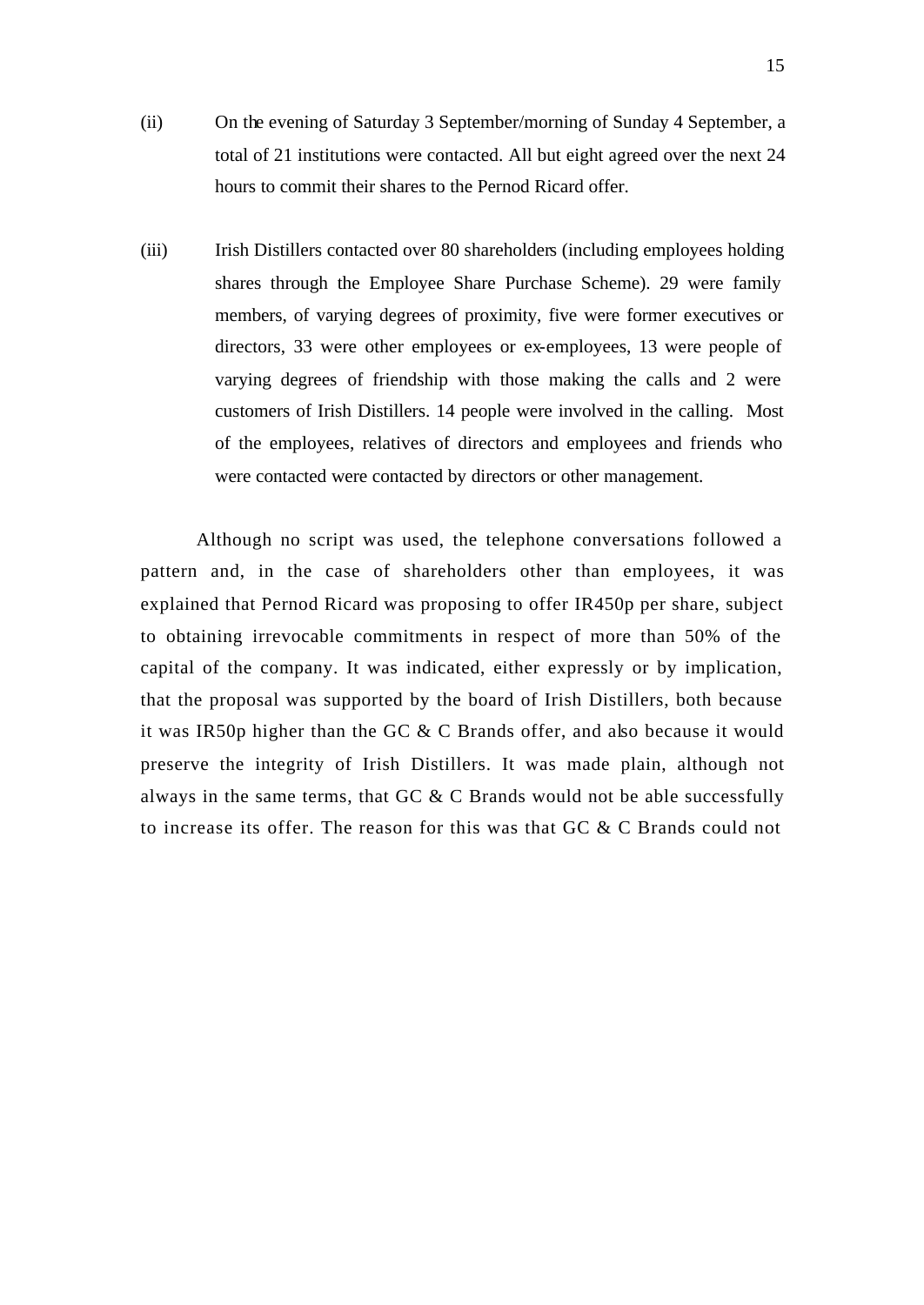successfully increase its offer unless Pernod Ricard made an offer and Pernod Ricard would only do so if it was certain of winning. Shareholders were told that the Pernod Ricard offer would be recommended by the board.

Some shareholders were visited rather than telephoned. Some who were telephoned asked for time to think and subsequently telephoned back to make arrangements to sign. So far as we are aware, none of those contacted by telephone was invited to take any separate professional advice. It was made plain to all of them that the commitment must be given quickly and it is clear, as Irish Distillers accepted at the hearing, that it would have been impractical for many to obtain advice during the remainder of the weekend.

In some cases visits were subsequently paid to those shareholders contacted by telephone who were interested in signing and, in other cases, the shareholders came to the Irish Distillers headquarters in Dublin or its bottling plant in Cork. All were shown, before signing, the draft press release to be issued on 5 September. This press release stated, amongst many other things, that The Investment Bank of Ireland Ltd ("IBI") and County NatWest, the joint financial advisers to Irish Distillers, supported the Irish Distillers directors' recommendation of the bid. Subsequently County NatWest withdrew its support in the light of the higher bid. IBI, however, did not and has subsequently indicated that it considered itself morally, if not legally, bound to support the Pernod Ricard offer.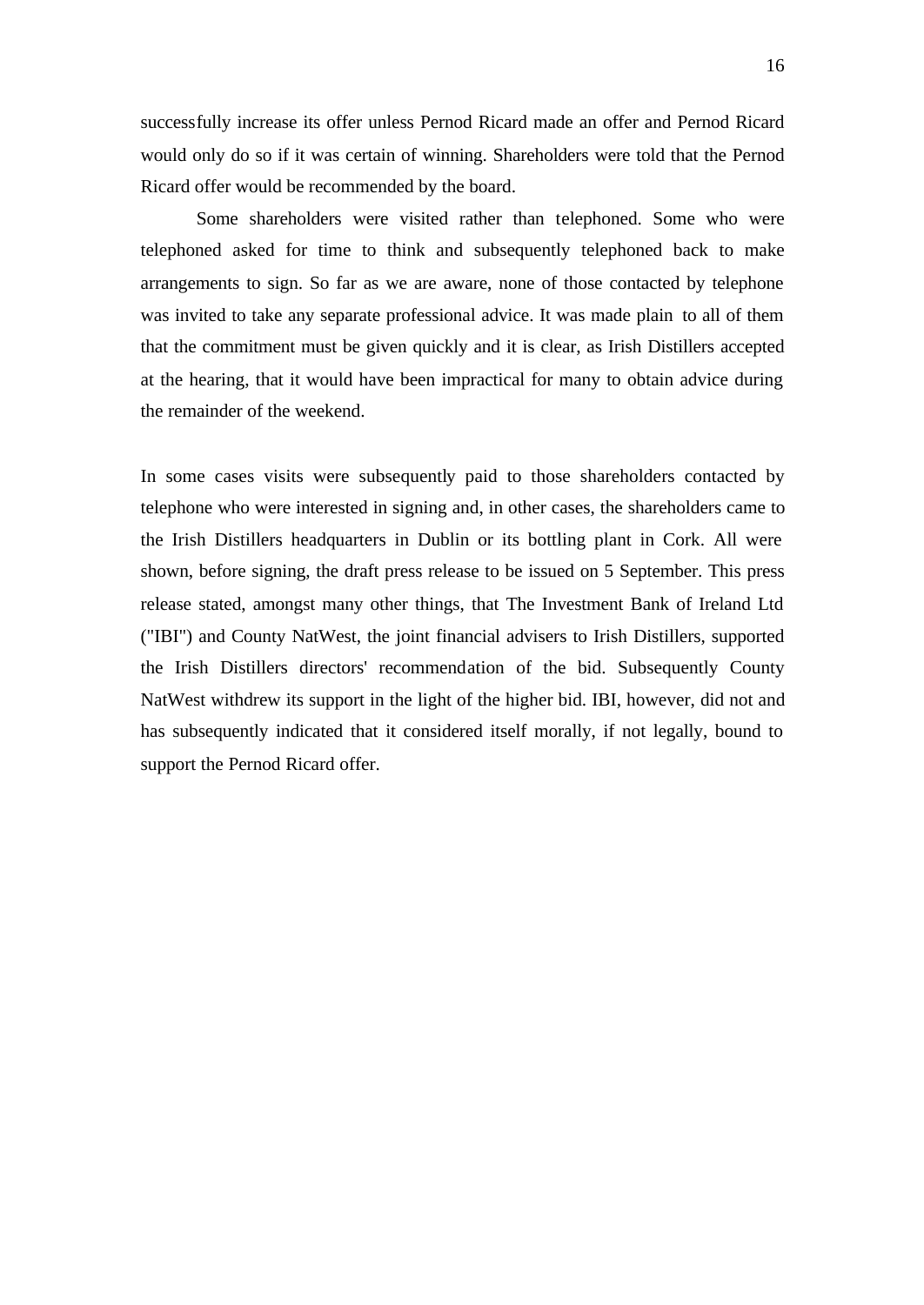So far as employees were concerned, the procedure was slightly different. In their case they were simply asked to visit either the Dublin headquarters or the Cork bottling plant on Sunday 4 September in order to hear "something which might be of interest". Not surprisingly, many of the employees thought that it was concerned with the future of the company. The news was passed around and spread amongst employees with impressive speed on the bush telegraph. Almost three hundred employees turned up in either Dublin or Cork. So did other shareholders, including some who had not been contacted by telephone but to whom the news had also been passed. They came in at various times during the day.

The atmosphere at the headquarters and bottling plant appears to have been characterised by support and loyalty to Irish Distillers. Most present clearly believed that they were saving their company and preserving the Irish whiskey industry. In the case of employees, there seems to have been a feeling that they were protecting their jobs.

The proceedings were well organised. On arrival, shareholders were given a form of irrevocable undertaking and told that there were lawyers and others present who could answer questions. They were invited to take their time before making up their minds whether or not to sign. Most, however, appeared in no doubt as to the course they wished to take and consequently relatively few took the opportunity of consulting with the advisers. Indeed, when GC & C Brands' competing offer was announced on the Sunday afternoon, Pernod Ricard and Irish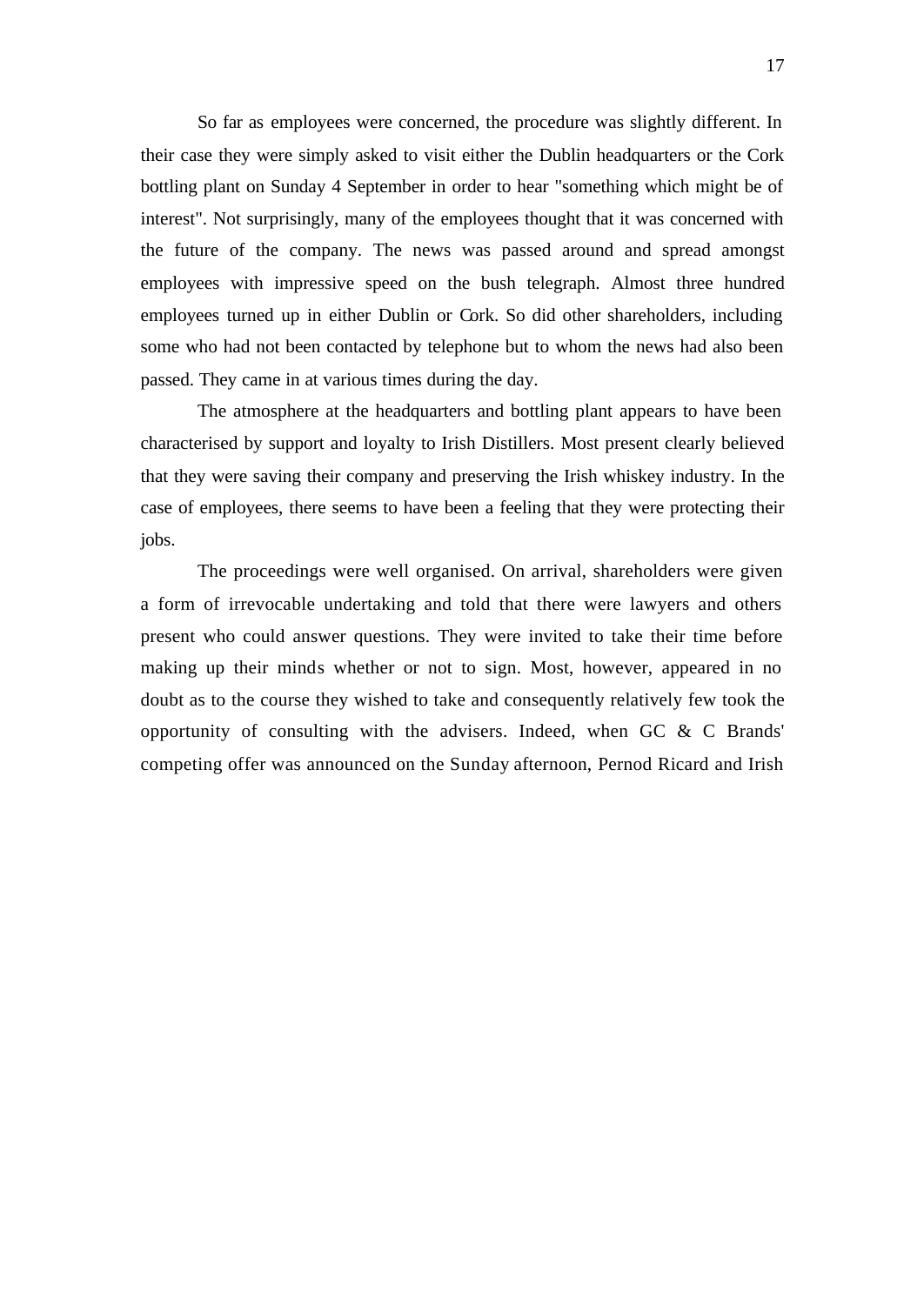Distillers informed almost all shareholders who were still considering signing of this fact but a very substantial number nevertheless went ahead and committed their shares over the next day or so. This indicates how strongly supportive many employees were of the Pernod Ricard offer. Including those who signed on 5 September, the employees who committed their shares totalled 432 in number although they represented only 0.7% of the company's share capital. Those employees who were beneficiaries of the Irish Distillers Share Purchase Scheme signed by Letters of Direction to the Trustees.

This exercise of gathering undertakings on 3/4 September yielded a total covering about 17.1% of the share capital of Irish Distillers. The effect was that Pernod Ricard, taking account of its own purchases and its negotiations with FII Fyffes and Irish Life, felt able to claim support of shareholders holding over 50% of the share capital.

It should be recorded that the operation to gather undertakings was carried out with considerable care. No pressure was put on shareholders. It was emphasised to them that it was entirely up to them whether they signed or not, and that if they wanted they should take time to consider their position. It was, however, made clear that in practice a decision was required by the end of the afternoon of 4 September. The Panel is satisfied that those conducting the exercise honestly believed that they were conveying accurate information. Those concerned recognised many of the inherent dangers of the operation. Moreover, the information available to shareholders was perhaps greater than is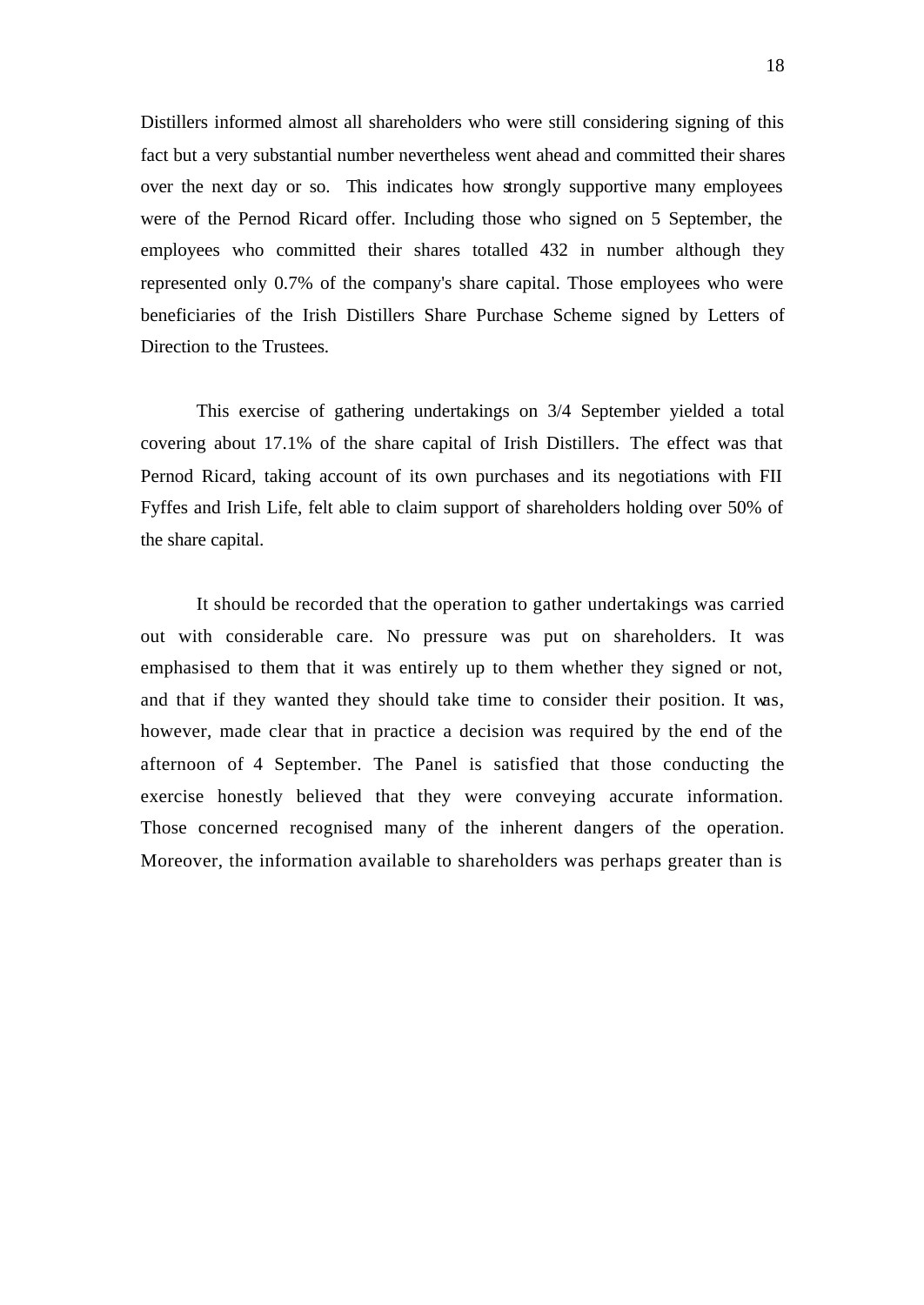normally the case in attempts to gather undertakings. Those attempts, however, usually involve a much smaller number of shareholders close to the company. Neither the parties nor the Panel executive could recall an exercise to gather undertakings which was so wide in scale or large in terms of numbers contacted.

The standard form of irrevocable undertaking taken from shareholders contained an express condition that Pernod Ricard would only be obliged to make an offer if it were publicly recommended by all the directors. The draft press announcement which was attached confirmed that shareholders were being told that GC & C's offer was final, stating:

"Pernod Ricard's offer...is 12.5% higher than the final offer by GC & C Brands."

In the event, this statement, which had become inaccurate, was deleted from the press announcement actually issued on Monday 5 September.

The draft press announcement shown to shareholders also conveyed the recommendation of the directors in terms which did not indicate that, as described below, they had committed themselves to recommend the bid even if there was a change of circumstances. In the draft, the recommendation of the directors was based firmly on their assessment of the merits. It was accepted at the hearing that, when a recommendation is made to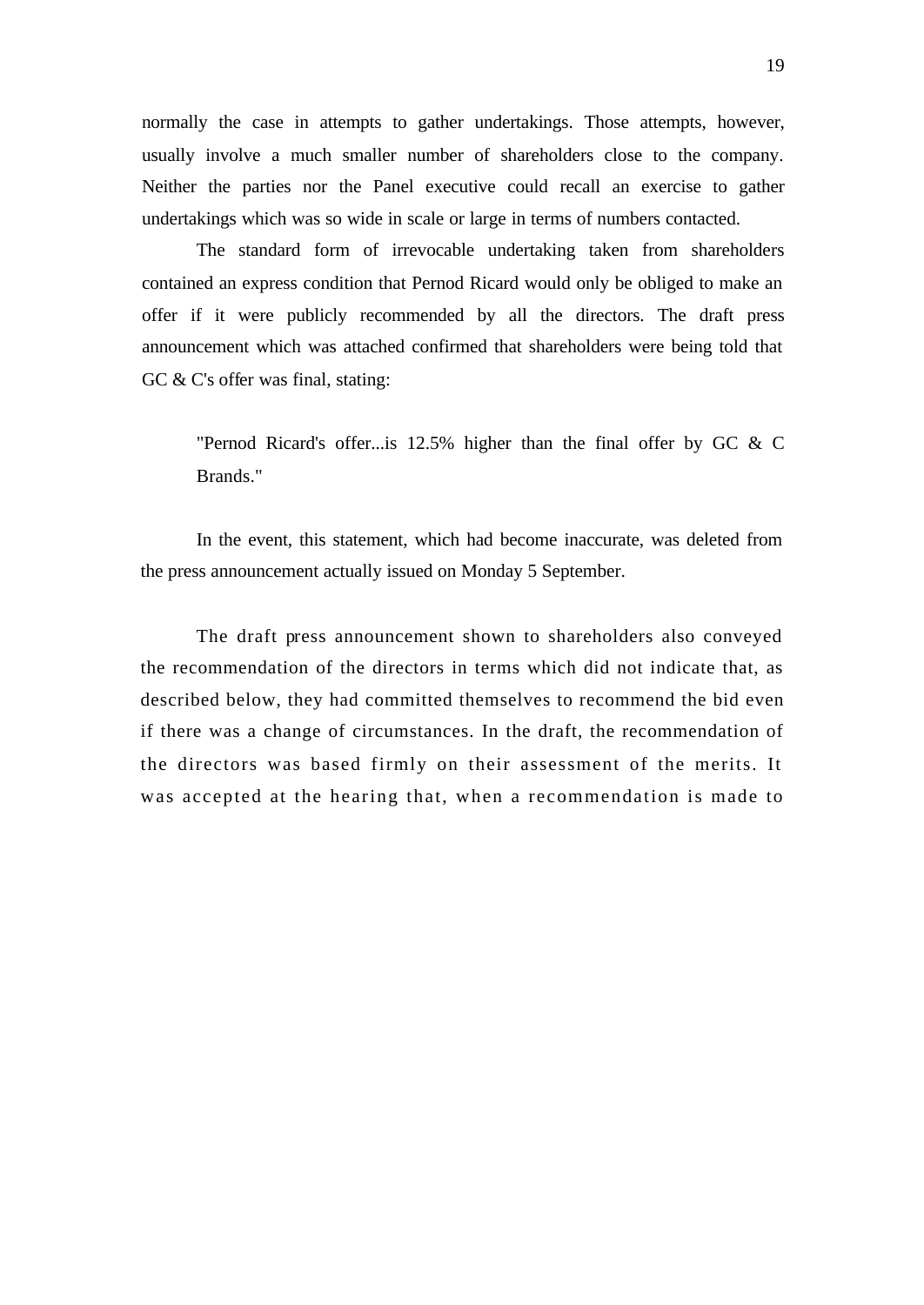shareholders, they would normally understand that it is subject to re-consideration by the board in the event of a change of circumstances.

The statements referred to in the last preceding paragraph remained unchanged in the actual press announcement issued by Pernod Ricard on 5 September. The directors of Irish Distillers also issued a statement on that day explaining that, despite the merits of the revised GC & C Brands offer, the directors felt obliged to support the Pernod Ricard offer. This reflects the fact that, on the evening of 4 September, after the increased bid from GC & C Brands, the board re-considered the question whether it should continue to recommend the lower Pernod Ricard offer. The financial advisers to Irish Distillers have indicated that, but for the board's commitment to recommend that lesser bid, they would have advised that it could no longer properly do so. The directors present, however, who felt that they spoke for their colleagues, considered that they were morally bound to Pernod Ricard. They took legal advice from Senior Counsel, Mr Raymond O'Neill, as to whether they were legally committed. We were informed in evidence that the discussion with Counsel took four hours. Mr O'Neill expressed the view that the directors were legally bound to recommend the Pernod Ricard offer. This view was subsequently confirmed in writing, and a similar view has been expressed by another Senior Counsel, Mr John Cooke.

During the weekend of 3/4 September, GC & C Brands' advisers had also contacted FII Fyffes, Irish Life and other institutions. They had informed them that they were seeking the consent of the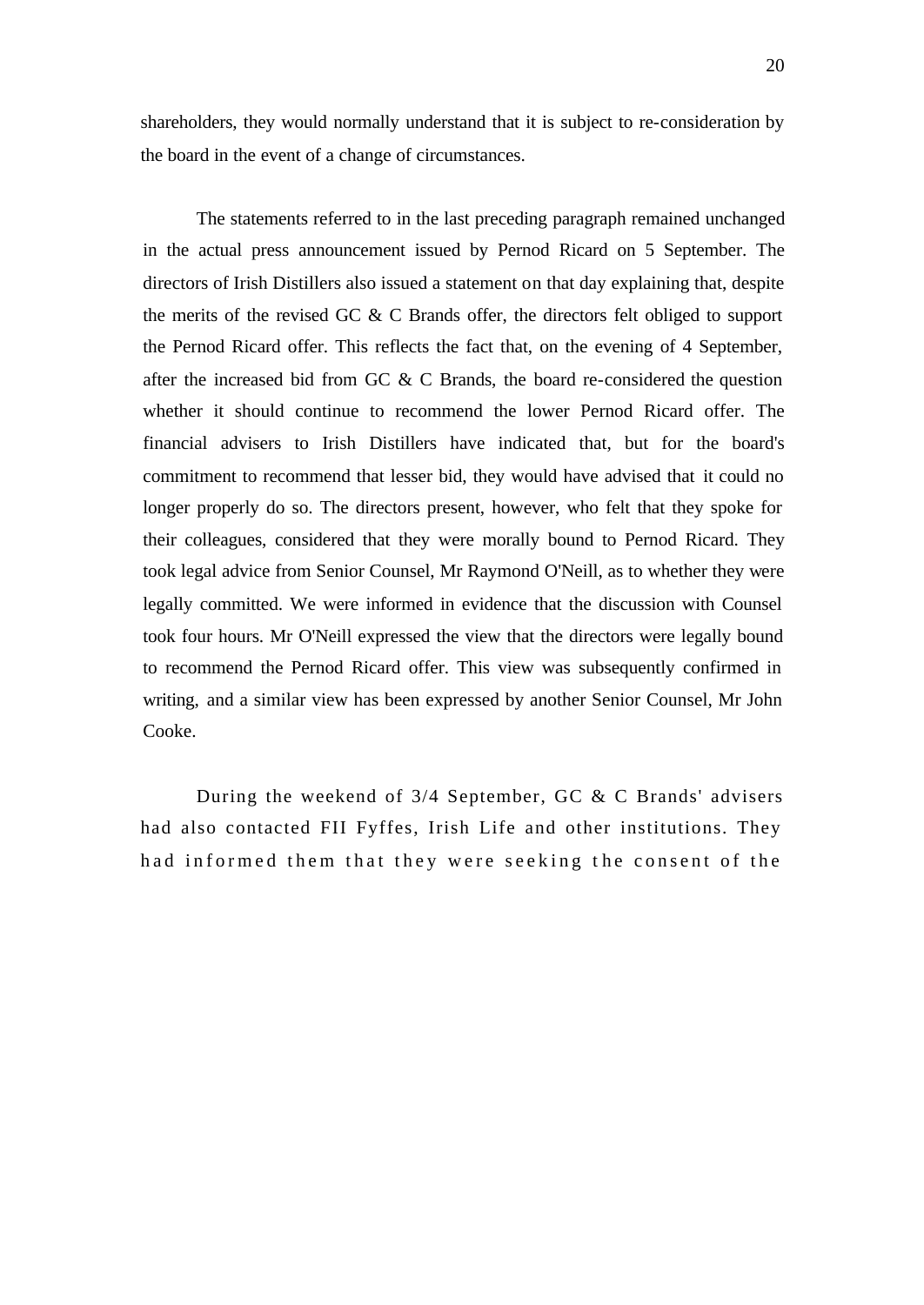Panel to make a fresh bid. They had urged those shareholders not to commit their shares over the weekend. Some of these institutions may have followed that advice. Certainly when GC & C Brands later announced their increased bid three institutions sold shares to GC & C at their higher offer price.

### **Reasons for the Ruling**

We consider first, since it is logical to do so, whether GC  $&C$  Brands are correct in their submission that the Pernod Ricard bid was flawed by a breach of General Princ iple 9 and General Principle 7.

## **General Principle 9**

This provides as follows:

"9. Directors of an offeror and the offeree company must always, in advising their shareholders, act only in their capacity as directors and not have regard to their personal or family shareholdings or to their personal relationships with the companies. It is the shareholders' interests taken as a whole together with those of employees and creditors, which should be considered when the directors are giving advice to shareholders."

GC & C Brands submits that the Irish Distillers' directors broke this Principle by recommending the Pernod Ricard bid, despite the bid from GC & C Brands itself which was IR75p higher. GC & C Brands does not accept that the directors entered into any agreement with Pernod Ricard binding the directors to recommend the Pernod Ricard offer irrespective of any change in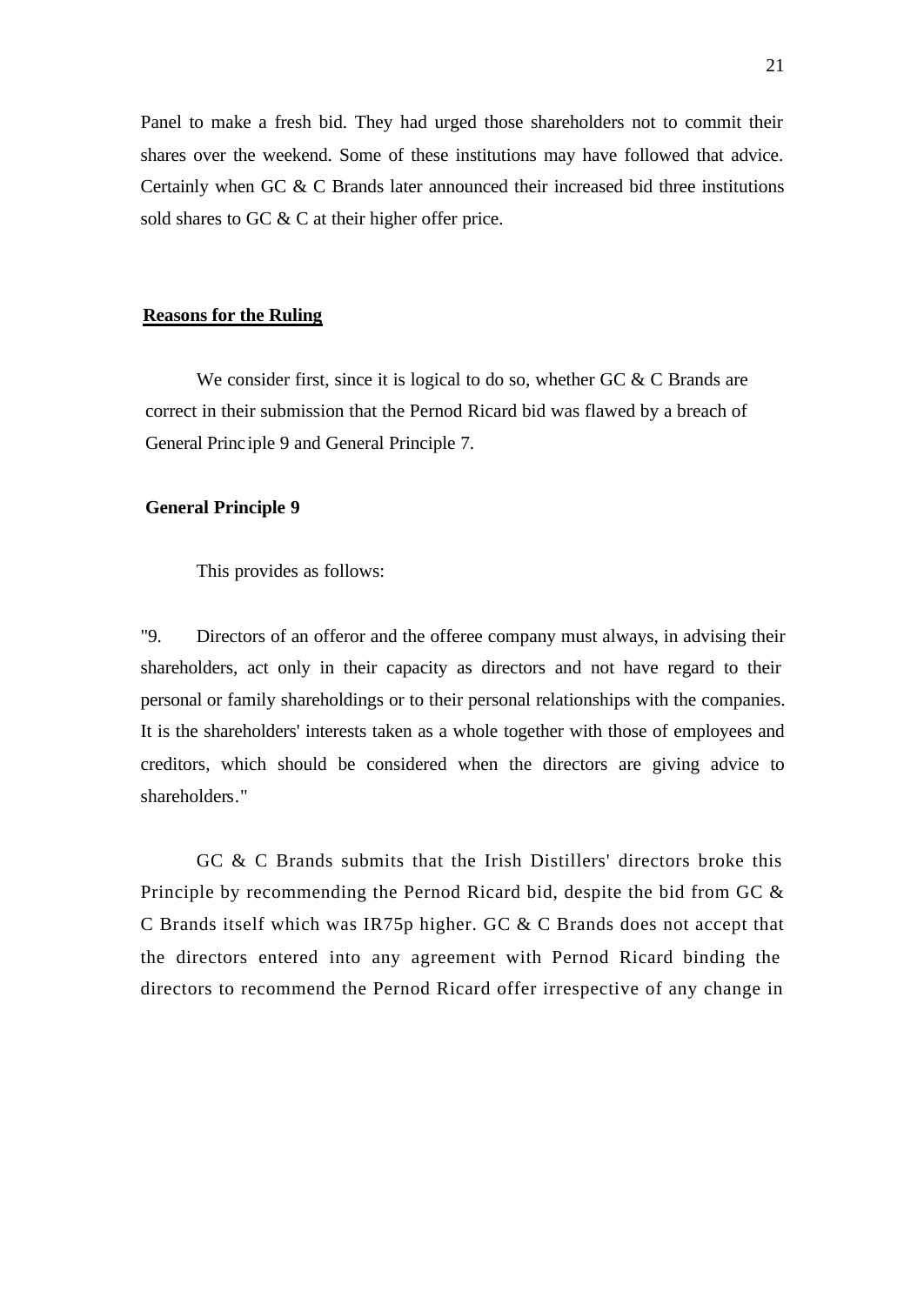circumstances. GC & C Brands submits that, if there was an agreement, it would be subject to an implied term that the directors would remain subject to their normal fiduciary duty to consider a further bid on its merits. It points to the fact that this limitation on the directors' obligations was expressly included in the irrevocable undertakings given by the directors on 3 September, and submits that it is inconceivable that a responsible board of directors and their advisers would have overlooked this part of those documents. So GC & C Brands argues that the board of directors voluntarily surrendered their freedom to recommend the best course to their shareholders. It further submits, having taken oral advice from Senior Counsel, confirmed subsequently in writing, that any agreement which purported to fetter the discretion of the board to recommend to shareholders a course of action which was in their best interests would be void as contrary to public policy. It also contends that the commitment of the Irish Distillers directors led to a breach of Rule 5 (Timing Restrictions on Acquisitions) because the recommendation given by the directors should not be treated as effective for the purposes of the Code.

The Irish Distillers directors strenuously deny that there was any breach of fiduciary duty. They contend that they entered into a commitment to support the Pernod Ricard bid which was both morally and legally binding. They assert that they did so because it was the only way of securing an offer in excess of IR400p per share, and of guiding the company to the bidder whom they considered would be best for the future of Irish Distillers. The board considered the position carefully before agreeing to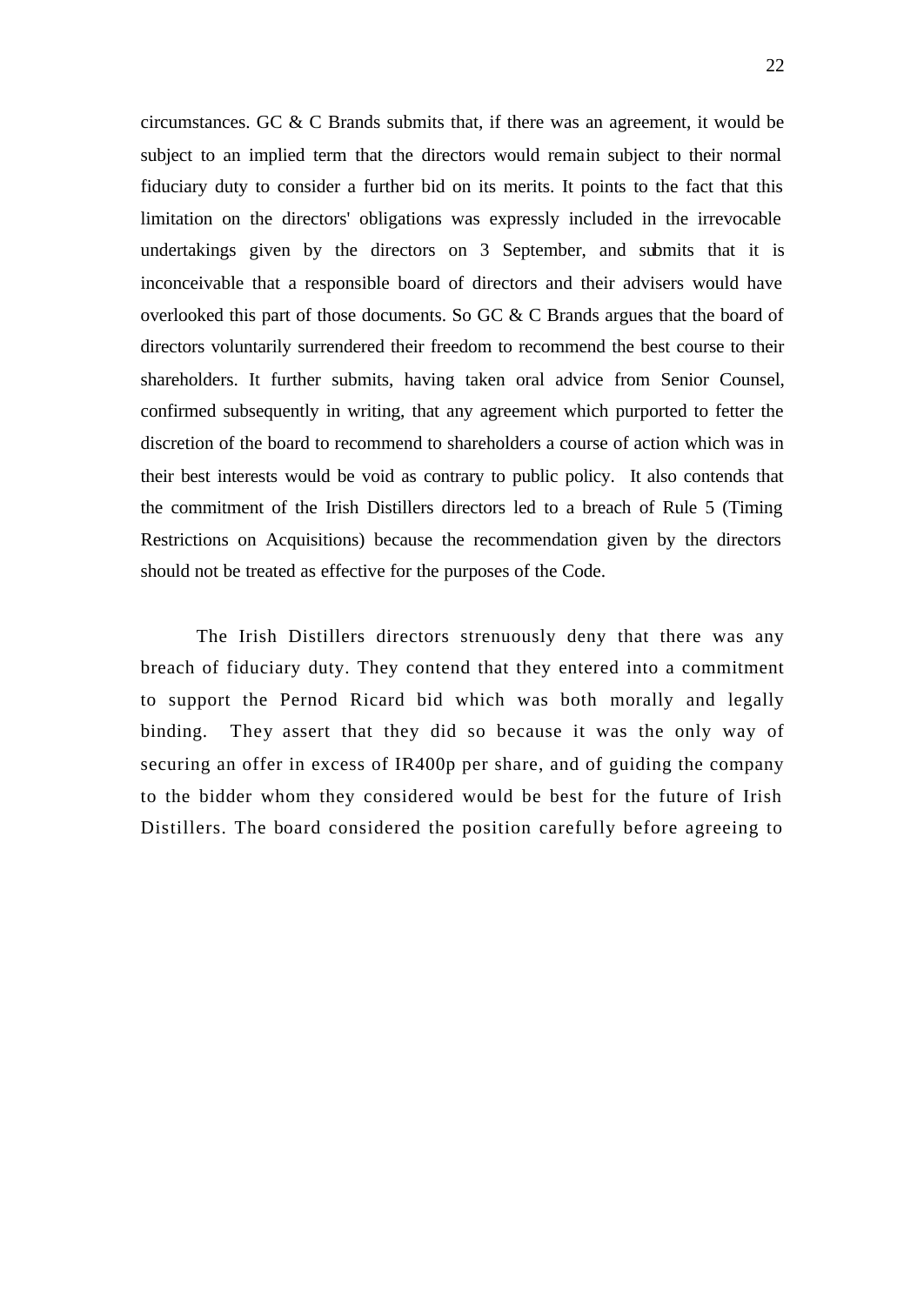make its recommendation. On 4 September, after the announcement of the increased GC & C Brands offer, a sub-committee of the board of Irish Distillers reconsidered the position. The directors present would probably have accepted that, but for the prior commitment to Pernod Ricard, the increase in price of IR75p per share would have made it impossible for the Pernod Ricard offer to be recommended. The directors, however, continued to be of the view that on moral grounds they should support the Pernod Ricard bid. They arranged an immediate consultation with Senior Counsel with the relevant specialisation, who advised that there was no justification on legal grounds to break the agreement of Thursday 1 September.

The principal objective of General Principle 9 is to ensure directors act honestly and in good faith in the interests of the shareholders as a whole. They must not have regard to their own position, either as shareholders or as directors. The Panel does not consider that the directors of Irish Distillers breached this Principle. The Panel was impressed with the conscientiousness with which the directors approached their task of deciding what advice they should give. The situation was not an easy one. Pernod Ricard only wanted to bid if they were going to win. The directors not only saw the Pernod Ricard bid as the best way, in their judgment, of providing for the future of the company, but also considered it was the only way in which an offer higher than the offer of IR400p per share by GC & C Brands could be bettered. They were throughout motivated by the intention of securing the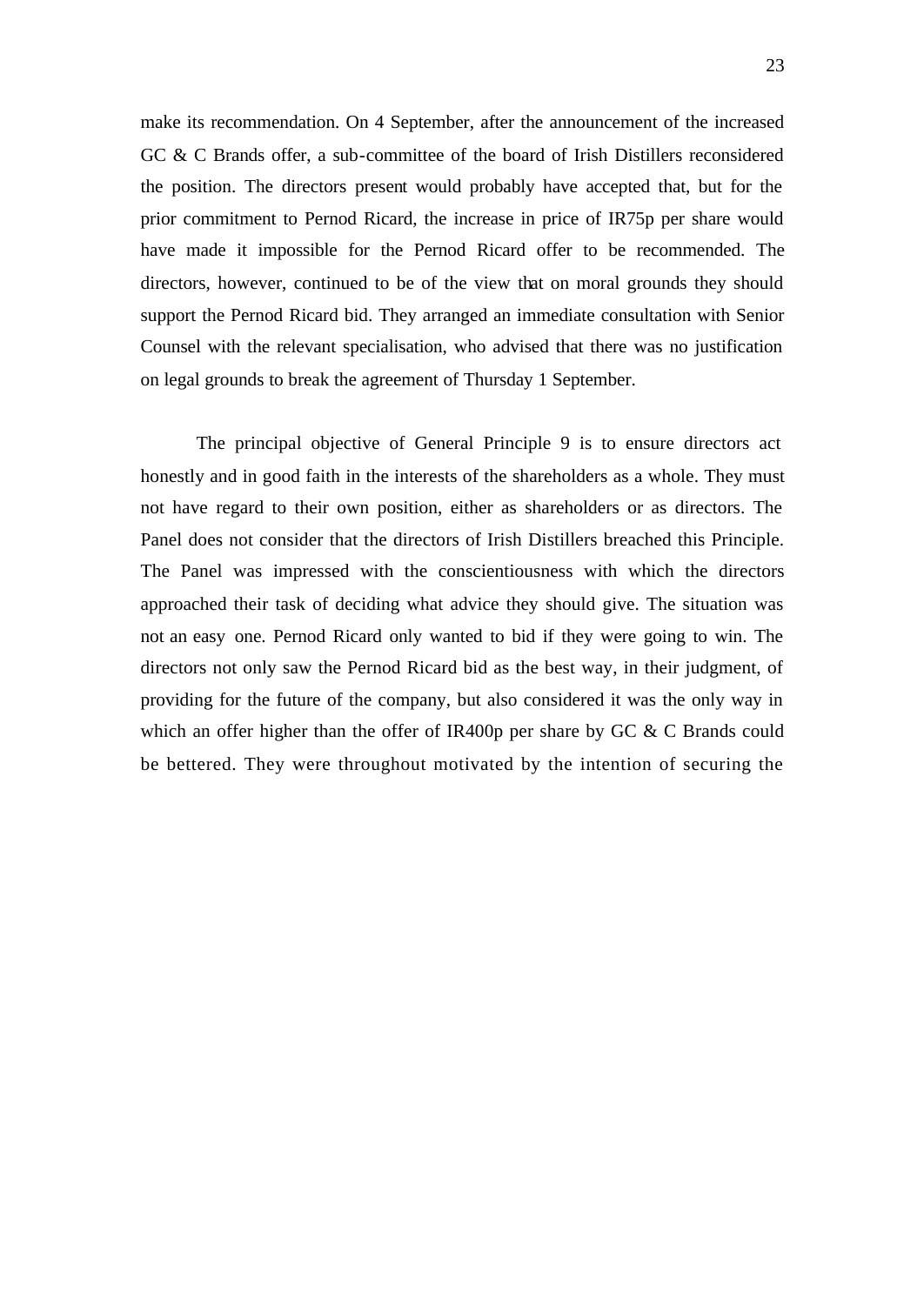most promising future for the company and, in seeking a higher offer, were taking account of the interests of the shareholders as a whole.

It is not for the Panel to decide whether, in spite of their integrity of purpose, the directors inadvertently acted unlawfully. The Panel is satisfied that, whether correctly or otherwise in law, the board carefully considered whether they were legally bound to recommend the Pernod Ricard offer and concluded that they were obliged to do so. GC & C Brands recognised at the Panel hearing that any issue of Irish law as to whether the directors breached any fiduciary duty to the company or that any agreement reached by them contravened public policy or that they failed as a matter of law to act appropriately towards shareholders could only be decided in the Irish Courts. So far no proceedings raising any such contention have been commenced.

GC & C Brands raised a further submission. It said that the General Principles of the Code prohibited directors from ever fettering their discretion to recommend a subsequent offer, even if the directors had acted perfectly properly in law. It pointed to a passage in Weinberg and Blank on Take-overs and Mergers (1979) which supported this argument. The Panel, however, considers that no such absolute prohibition can be implied from the Code. Similarly, GC & C Brands argued that the recommendation of the directors should not be regarded as a proper recommendation within Rule 5.2(b), since compliance with that Rule required the directors to be free to give a recommendation on the merits. Consequently, it was submitted that the gathering of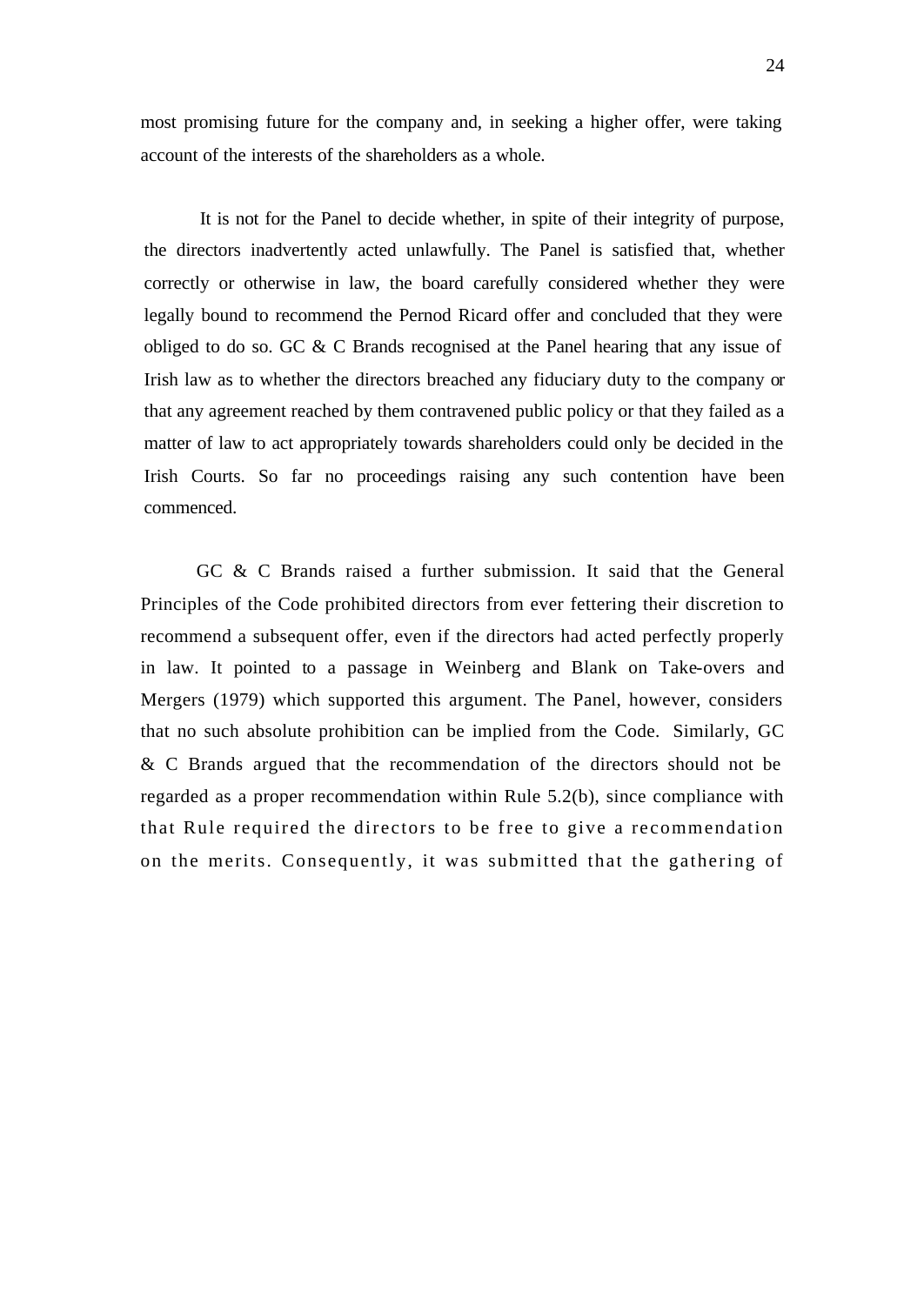irrevocable commitments of over more than 30% of the voting rights was improper. The irrevocable commitments were, however, gathered with the agreement of the board of the offeree company and, consequently, in any event, complied in this way with Rule 5.2(b). We do not, therefore, need to consider further Rule 5.

The Panel considers that, in essence, if the directors conscientiously and honestly acted in the best interests of all the shareholders, there was no breach of General Principle 9. The Panel has concluded that the directors did so act at all relevant times.

### **General Principle 7**

This provides as follows:

"7. At no time after a bona fide offer has been communicated to the board of the offeree company, or after the board of the offeree company has reason to believe that a bona fide offer might be imminent, may any action be taken by the board of the offeree company in relation to the affairs of the company, without the approval of the shareholders in general meeting, which could effectively result in any bona fide offer being frustrated or in the shareholders being denied an opportunity to decide on its merits."

This raises a number of the same arguments which arose under General Principle 9. We do not summarise them all. GC & C Brands essentially contended that the directors of Irish Distillers knew that GC & C Brands would wish to increase its offer and that giving a recommendation to Pernod Ricard's 50%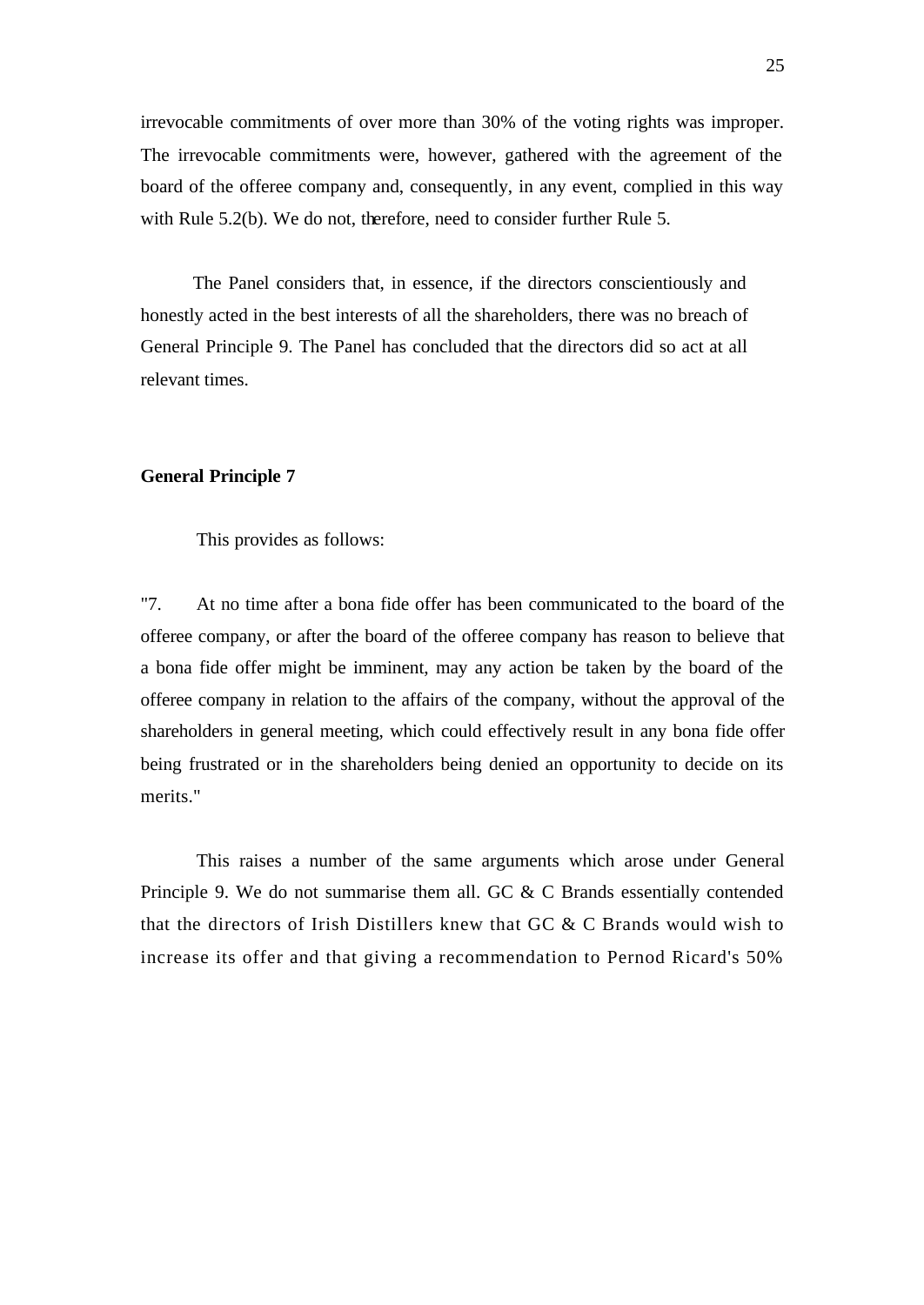"shut out" offer would effectively frustrate any such increase. Yet the directors entered into their own irrevocable undertakings and then took a prominent and enthusiastic role in the collection of irrevocable undertakings. They did not seek any ruling of the Panel as to whether a situation had developed in which, in fact, GC & C Brands was entitled to make a higher bid. They took part in an attempt to ensure that the "shut out" succeeded over the weekend.

The board of Irish Distillers argues that Pernod Ricard would not have bid unless assured of success. In consequence, the only way of obtaining a higher bid than the GC & C Brands offer of IR400p per share was for the directors to commit themselves to Pernod Ricard. They were doing so, as they saw it, to benefit their shareholders and the company as a whole. The agreement was intended to procure rather than frustrate an offer.

This was a very unusual situation. The directors of Irish Distillers undoubtedly favoured Pernod Ricard and were clearly keen for their bid to succeed. But in the period commencing 1 September they were also faced with the problem that, without a bid from Pernod Ricard, they were not able to increase the price then on offer for their company. The Panel has already indicated that the question of whether irrevocable commitments were given on a basis which bound the directors to ignore any subsequent higher offer is an issue of law for the Irish Courts. So far as the Code is concerned, the Panel considers, however, that the directors acted in the best interests of the company as they saw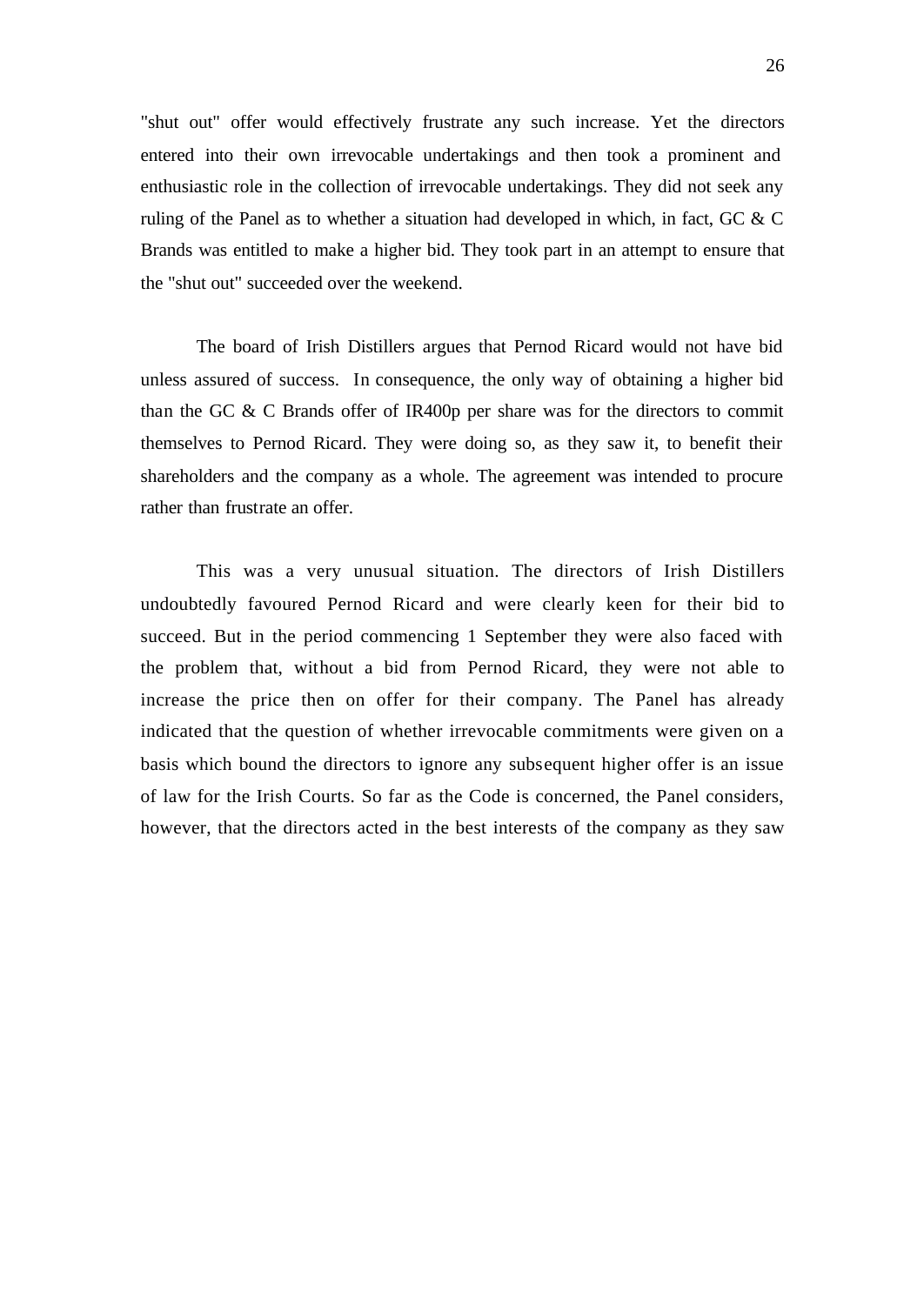them, and that their conduct cannot be characterised as frustrating an offer. Accordingly, the Panel considers that at no stage did the board of directors breach General Principle 7.

### **General Principle 4 and Note 6 on Rule 19**

It is a fundamental principle of the Code that shareholders should have a proper opportunity to reach a decision about the merits of an offer, and that in order to do so they should be adequately informed and advised. General Principle 4 of the Code provides as follows:

"Shareholders must be given sufficient information and advice to enable them to reach a properly informed decision and must have sufficient time to do so. No relevant information should be withheld from them."

Note 6 on Rule 19 provides safeguards in respect of organised telephone campaigns during bids. It includes the following:

"Furthermore, shareholders must not be put under pressure and must be encouraged to consult their professional advisers.

Other than in exceptional circumstances, campaigns must be conducted only by staff of the financial adviser who are fully conversant with the requirements of, and their responsibilities under, the Code."

The purpose of this Note is to ensure that in normal circumstances calls are only conducted by those fully familiar with Code requirements and that in other circumstances there is protection against breaches of the Code.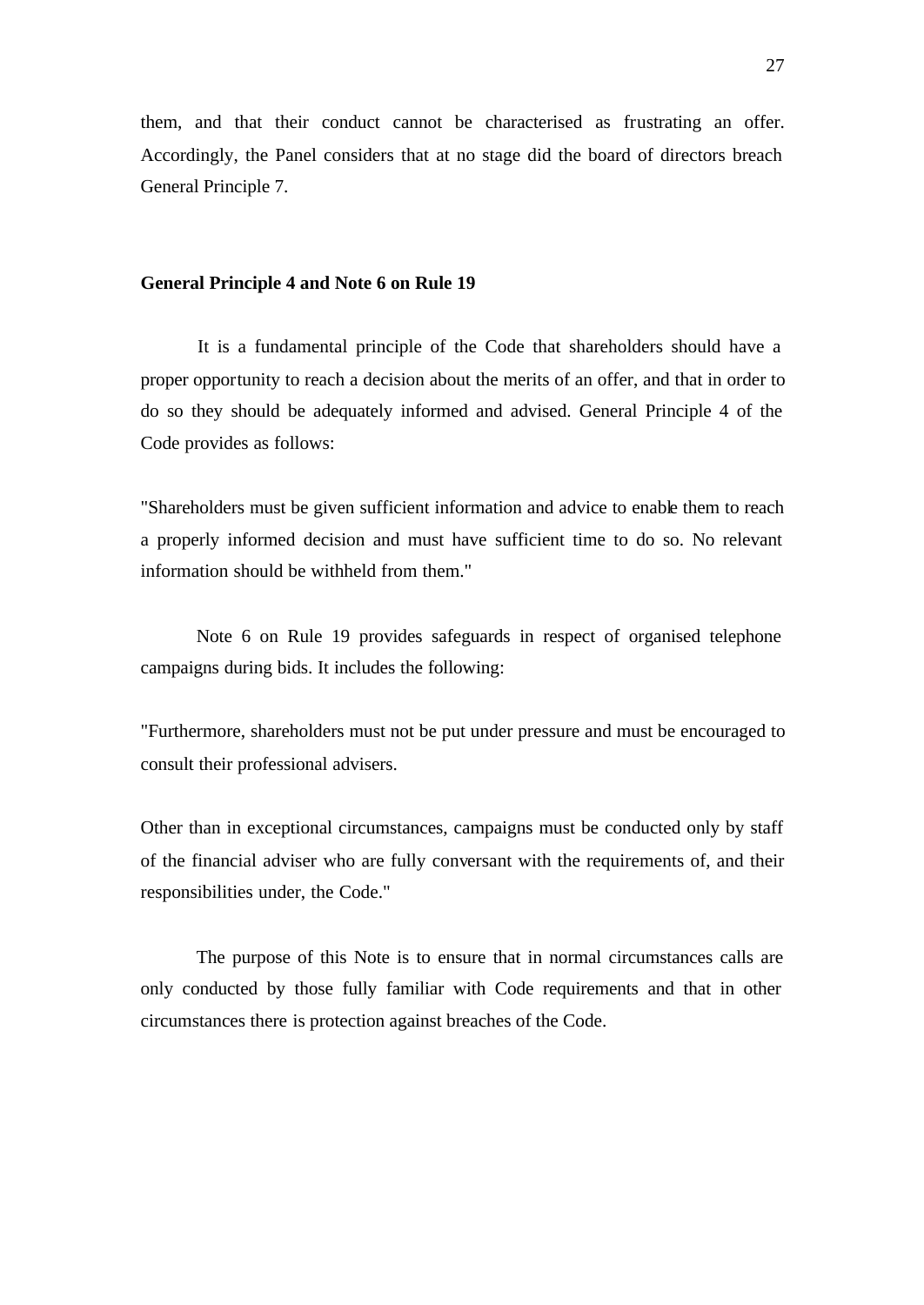Pernod Ricard argues that Note 6 on Rule 19 does not apply to conduct before a bid is launched. It points to the fact that the heading to the Rule is "Conduct during an offer". It draws attention to Rule 19.1, to which Note 6 relates, and which is intended to secure equality of information to shareholders and suggests that this cannot apply where irrevocable undertakings are sought prior to a bid.

Whilst this may be right in the case of some "shut outs", the Panel executive points out that in the present case the activities on 3/4 September constituted "a bid in all but name" and that the activity was certainly a telephone campaign.

There is force in each of these arguments, but in any event, bearing in mind our view of the competing equities (see below), we would not regard a technical breach of Note 6 on Rule 19 as a justification for a ruling that Pernod Ricard should release shareholders from their commitments. Any breach of Note 6 on Rule 19, even if applicable, could only be significant in the present case if there had also been a breach of the philosophy which underlies General Principle 4. This is designed to ensure that there is adequate time to consider a bid and that the shareholders can do so on a properly informed and advised basis. This obviously means that all information conveyed must be accurate.

We have already indicated that considerable care was taken by those who conducted the undertaking gathering operations. As the Panel executive concluded, "The information and advice made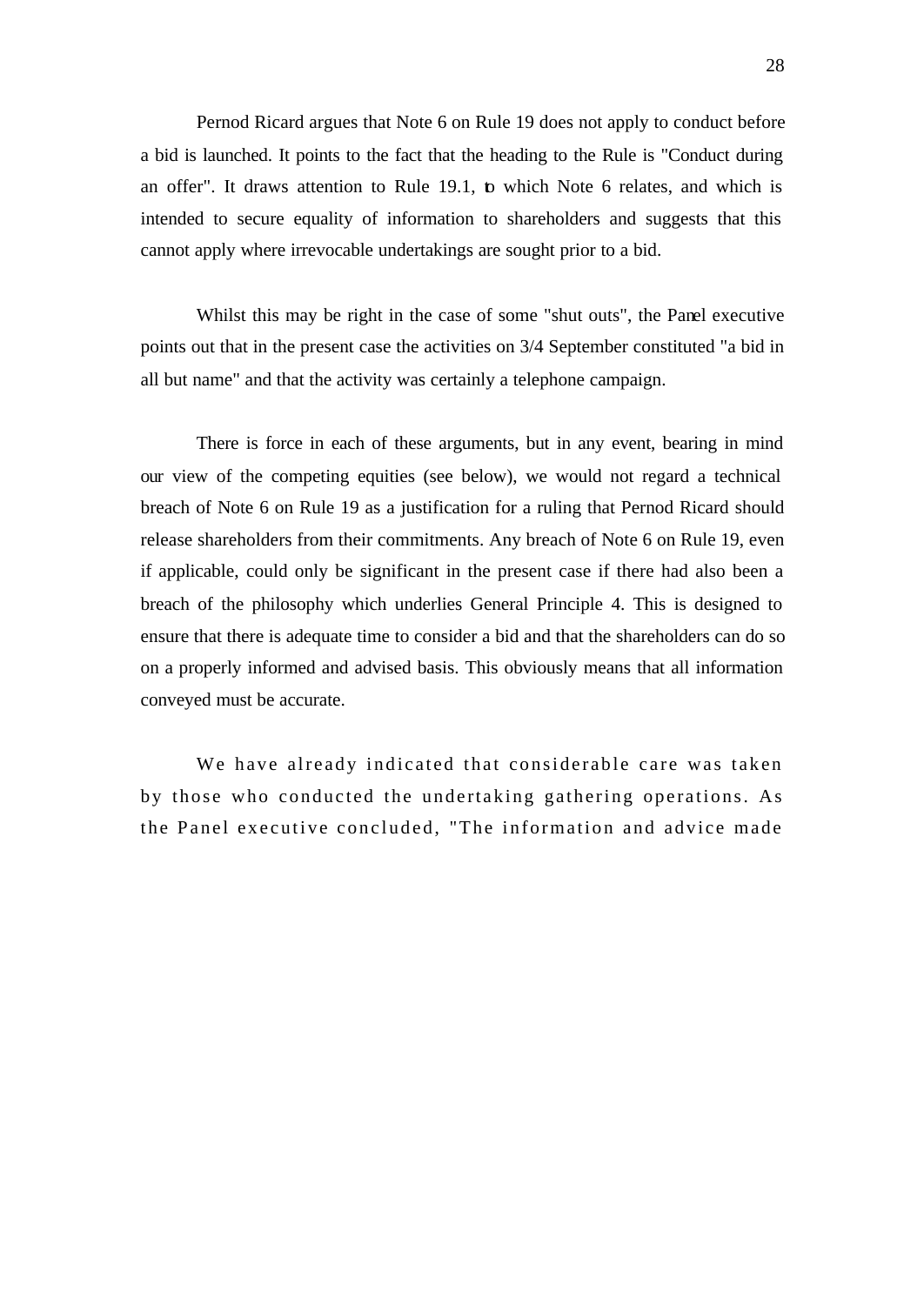available to shareholders was considerably greater than is normal in undertaking gathering operations." But it should be pointed out that normally undertakings are sought from a much smaller group of shareholders already closely informed about the company, such as directors and their close families. Those shareholders who came to Cork and Dublin on the Sunday morning were informed of the availability of advice but in circumstances in which they were unlikely to take advantage of that opportunity. Moreover, Saturday evening and Sunday morning, which are perhaps the most relaxed hours of the weekend, are not the most opportune at which to invite people to take an informed decision about whether to sell shares or for those shareholders to be able to obtain advice. The executive considered that considerable care was taken to ensure that shareholders were not subjected to pressure by those seeking their undertakings and were left free to make up their own minds. But the knowledge of the need to decide quickly can of itself be a pressure, and the timing of the approach can lessen the prospect of a properly informed decision. The risk of a breach in such a context must be considerable.

GC & C Brands submitted that General Principle 4 was breached in four principal respects:

(i) Shareholders were not adequately informed of the willingness of GC  $&$  C Brands to increase its offer, because GC & C Brands' announcement of Friday 2 September was not mentioned.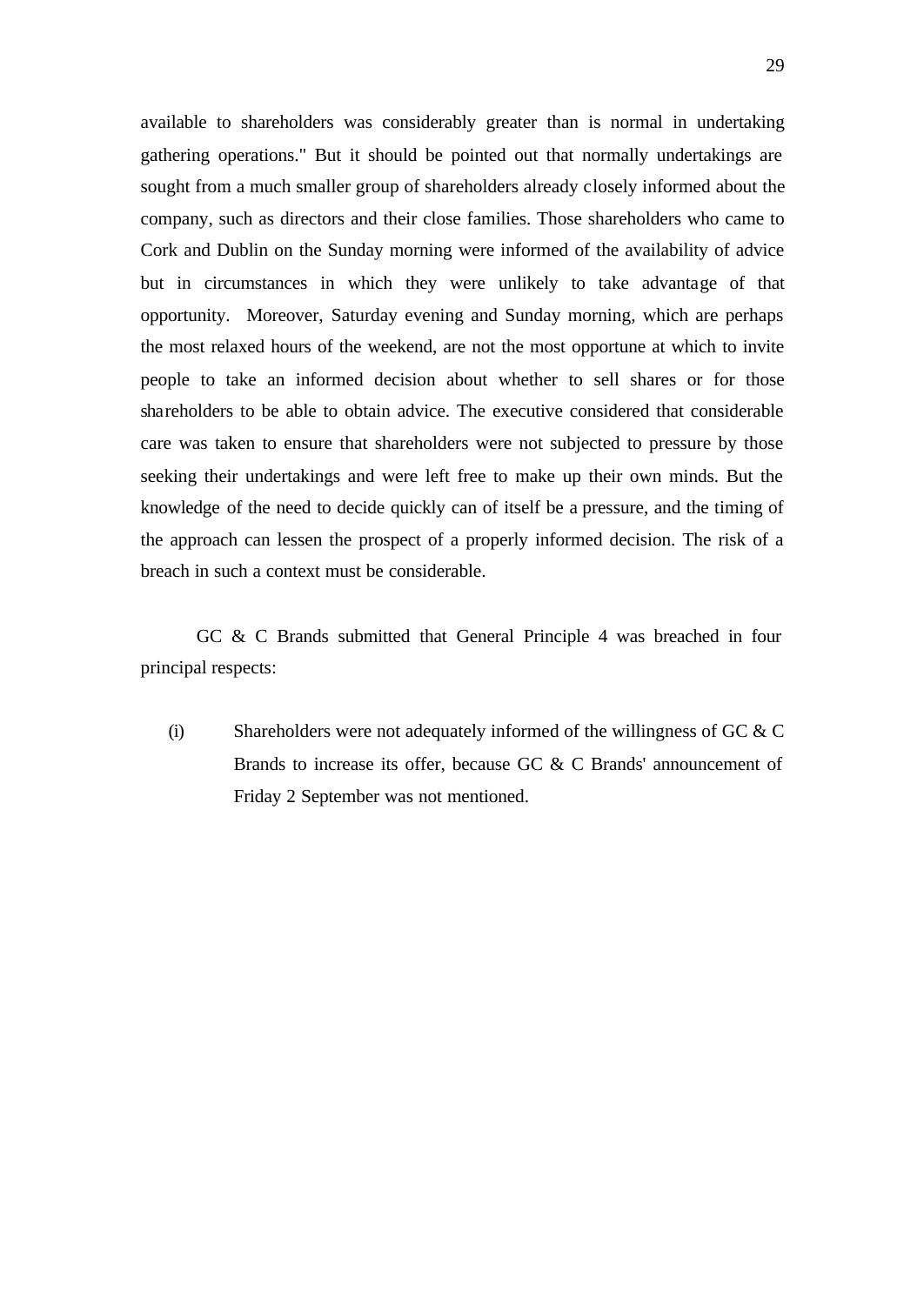- (ii) The possibility of GC  $&$  C Brands being able to increase its offer in the light of the action of Pernod Ricard in seeking irrevocable commitments was not mentioned. So in the light of the subsequent Panel ruling, shareholders were misled into thinking that IR450p was the highest price which could be obtained.
- (iii) It was not explained to shareholders that the board considered that they had an obligation to recommend the Pernod Ricard offer, even if a higher offer was forthcoming.
- (iv) Shareholders were informed that County NatWest and IBI supported the recommendation without mention being made of the commitment to Pernod Ricard felt by IBI. So, GC & C Brands submitted, shareholders were misled in relation to the position of both advisers.

Pernod Ricard submitted in response that GC & C Brands' announcement on 2 September was not entirely clear, and it received wide coverage in the press in any event. It said that those who spoke to shareholders honestly believed that GC & C Brands would not be entitled to increase its offer, and at the time they were correct in saying so, because the Panel ruling that the offer could be increased was not made until the Sunday afternoon. Irish Distillers submitted that the nature of the obligation of the directors to recommend the Pernod Ricard offer was irrelevant, and that what was important to shareholders was to know that the board in fact supported Pernod Ricard. It argued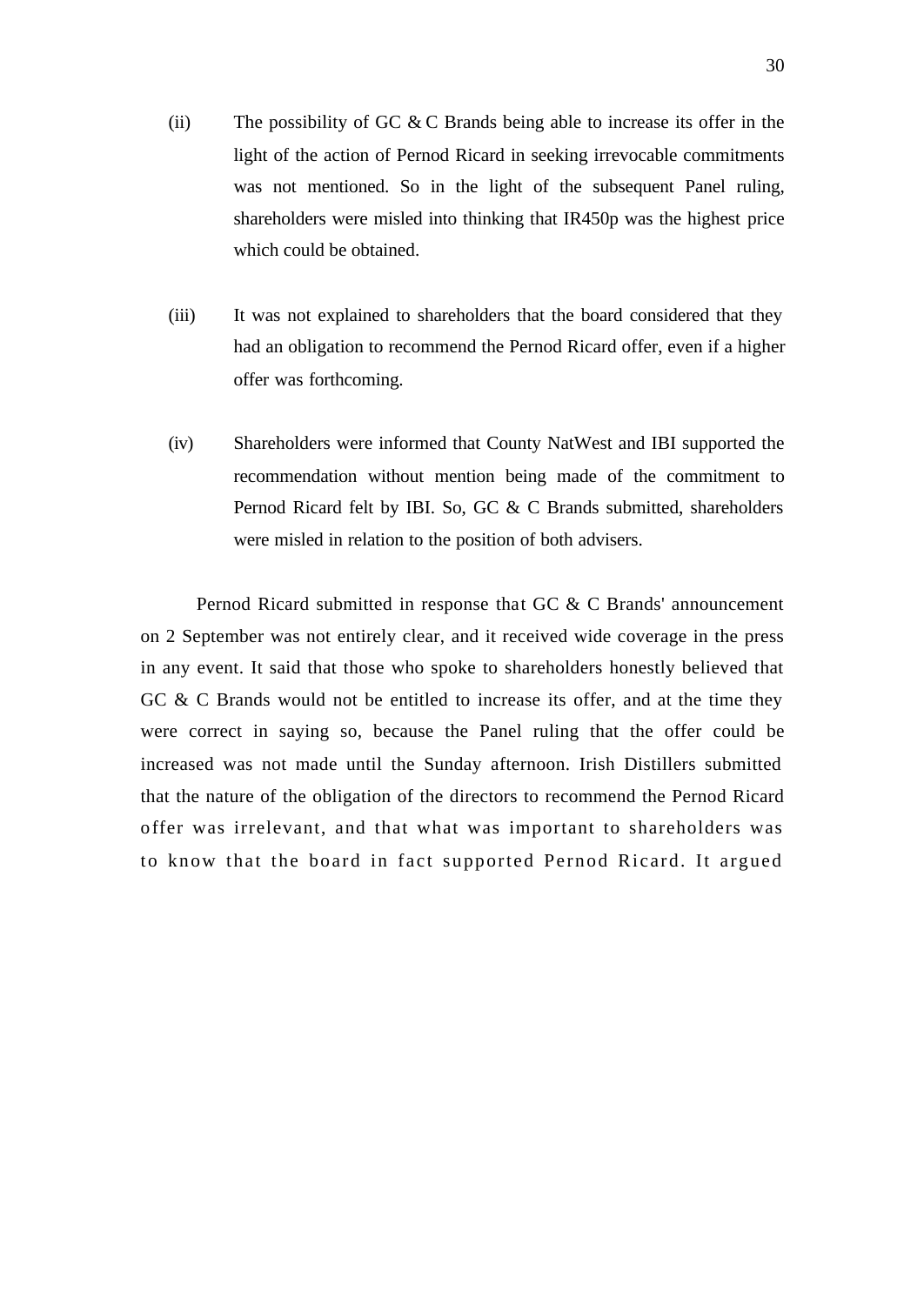that, at the time shareholders were contacted, County NatWest's position was supportive of the offer and only changed subsequently.

The parties also made submissions about the adequacy of the advice available to shareholders and the time they were given to consider the position. Pernod Ricard pointed to the fact that institutions are used to taking decisions with regard to their shares in a relatively short period of time, and that GC & C Brands had announced its position on 2 September and was itself in contact with some institutional shareholders. It was explained to the Panel that Pernod Ricard and Irish Distillers desired to crystallise the position speedily both because Irish Distillers' defence against the GC & C Brands bid was due on 5 September and also the Panel executive was seeking a firm announcement of intention from Pernod Ricard by then.

The Panel has already indicated its concern about the attempt to secure irrevocable undertakings on such a wide scale, within a period of 24 hours starting on a Saturday evening. There is an inherent risk that shareholders will feel pressurised and will have inadequate time for reflection and lack proper opportunity for advice and that, inadvertently, they may not receive full information which enables them to decide whether to accept. Whilst the Panel recognises that Pernod Ricard and Irish Distillers did not pressurise shareholders, that they told many of them of the availability of advisers and that they conducted the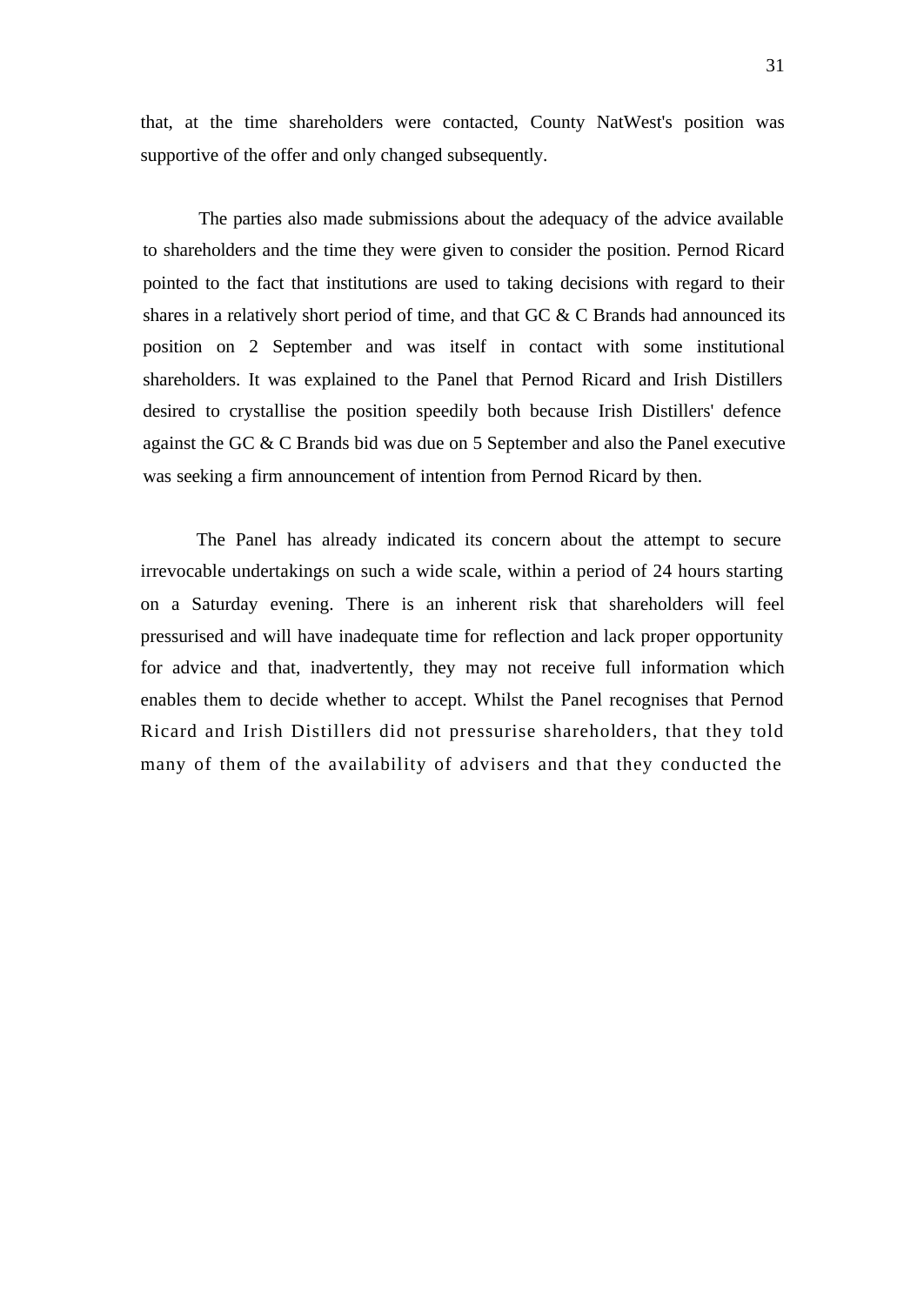campaign as fairly as they could, the Panel considers that in the event mistakes were made which gave rise to breaches of General Principle 4.

Pernod Ricard and Irish Distillers were aware that GC&C Brands had announced that it would plan to increase its bid if it became entitled to do so. They thus conducted a telephone campaign in the shadow of a potentially competing offer. They did not ever inform the Panel executive of their intention to seek irrevocable commitments in excess of 50%. When this was subsequently discovered and enquired into, it appeared clear both to the Panel executive and to the full Panel that there was "a competing bid in all but name". But Schroders and the other advisers apparently did not see the position in this light. In their view, however wide the scale of their action in seeking undertakings - presumably even if it had extended to all shareholders - there was no competing offer. This is a literalist interpretation which the Panel finds surprising given the knowledge which advisers have that the Code should be interpreted purposively. During the course of the hearing Mr Matthews, of County NatWest, who advised his clients throughout with conspicuous care and integrity in what became for him a delicate situation, expressed the view that the Panel executive should have been consulted before this speedy operation was set in train. We agree. The result of this not taking place was that in the event shareholders were wrongly informed that GC & C Brands would not be able successfully to increase its bid.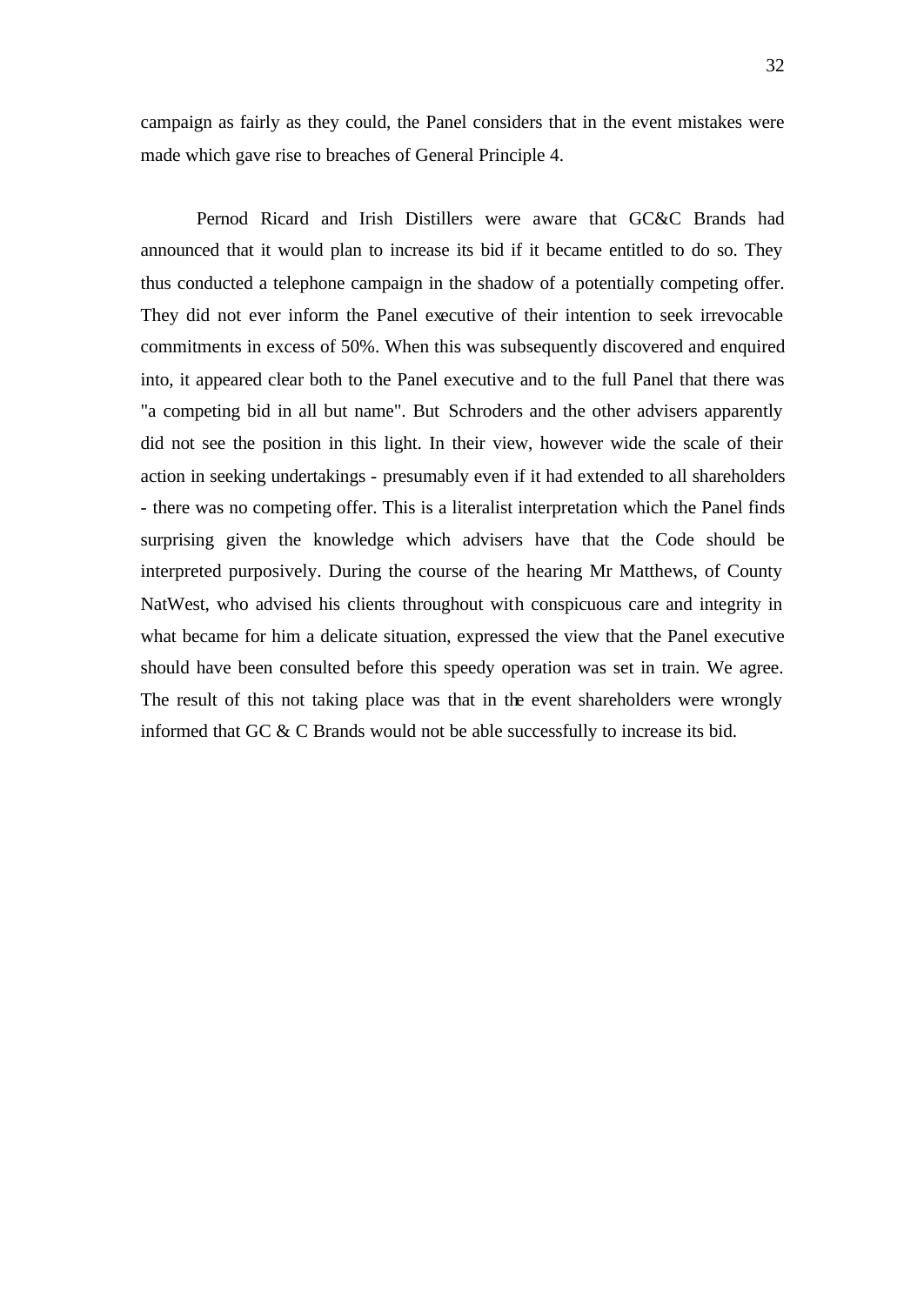This breach must also be considered in conjunction with the statement that the board would recommend the bid from Pernod Ricard. In normal circumstances, this would be a protection to the shareholders. They would know that, in the event of a higher bid, the board would have to consider the position again on its merits. What was not made plain was that in the present case, however, the board would be recommending the bid whatever the change in circumstances because it felt committed to do so. So the protection which the shareholders would have expected to obtain from knowing that the bid was subject to a board recommendation was in the present case unavailable. The shareholders also knew that the offer from Pernod Ricard was to be supported by County NatWest, as advisers to Irish Distillers. This would have been a further protection for them but, in the event, County NatWest felt unable to recommend the Pernod Ricard offer once GC  $\&$  C Brands had made their own fresh offer. In the normal course of events, but for their view that they were irrevocably committed, the board would probably have had to take the same course as County NatWest and withdrawn their recommendation. The shareholders who gave irrevocable commitments were not told that the board considered that it was irretrievably bound and were entitled to believe the board would be free to act in the same way as County NatWest did.

The Panel considers that, taken as a whole, these considerations mean that, in spite of the care taken, shareholders were, to an extent, misled and that there was a breach of General Principle 4. We now have to consider the extent to which this breach was serious and the consequences which should flow from it.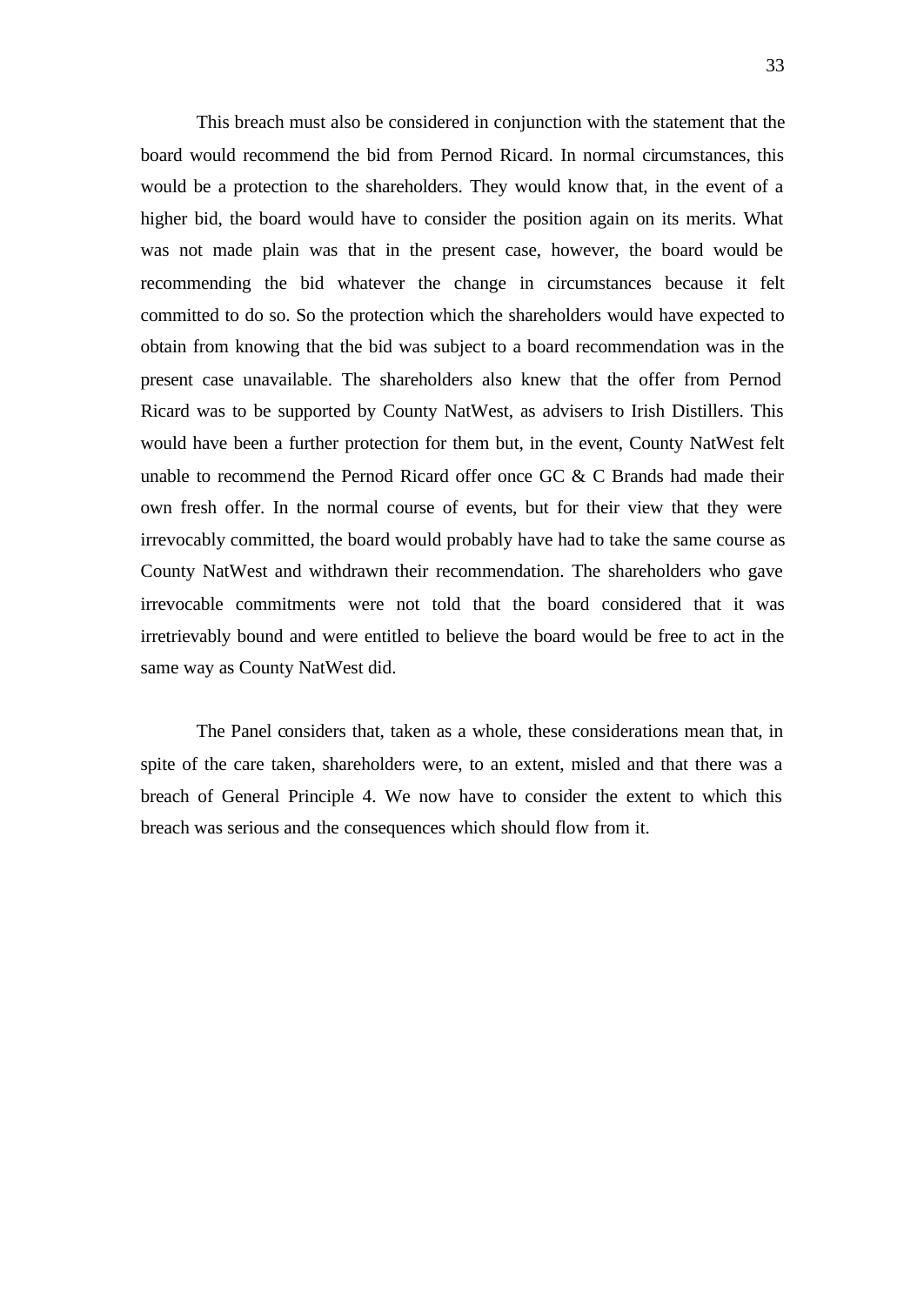### **Consequences**

In general terms, GC & C Brands submitted that those shareholders who had given commitments should be entitled to re-consider them. It suggested that otherwise parties who had breached the Code would gain an advantage; that GC & C Brands would be deprived of the opportunity to obtain control; that the shareholders in Irish Distillers would be deprived of the opportunity to consider the position between two competing offers; and that otherwise the ruling of the Panel on 6 September would, in the event, have no practical effect. It suggests that it would be to the advantage of shareholders to be freed to accept its bid. It also submitted that it would be fair to restore the parties to the position they were in at the time a competing offer had in fact developed.

Pernod Ricard argued, however, that it would be inappropriate to release shareholders. It pointed to the fact that, but for its belief that it was entitled to achieve a 50% "shut out" bid without risking a competitive bid from GC & C Brands, it would not have bid at all. In this event, shareholders would only have had the opportunity to accept a bid of IR400p per share from GC & C Brands. Pernod Ricard submitted that, if it had not inadvertently made a mistake in failing to consult, the shareholders would have been left with a lower bid, and consequently that they have not, in reality, been adversely affected by any breach. Pernod Ricard pointed to the fact that it and its advisers behaved conscientiously throughout with the intention of communicating proper information and suggested that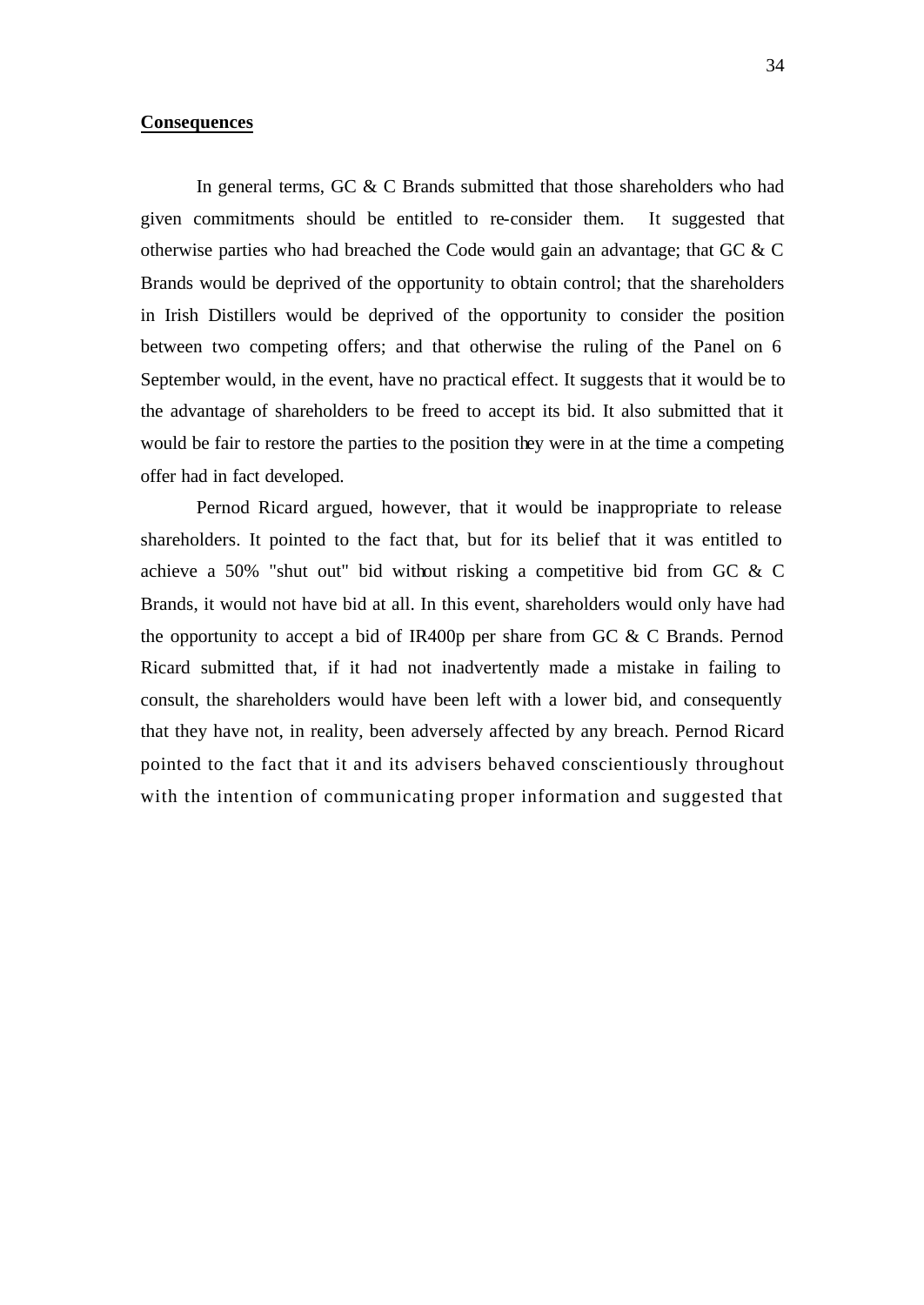it would be an inappropriate penalty to order release of a substantial number of undertakings since this would swing the bid the way of GC  $&$  C Brands.

We have not found these issues easy to decide. They arise in a unique situation and call for a broad judgement made with common sense which keeps such mistakes as were made firmly in proportion.

We consider first the position of institutional investors who account for by far the largest percentage of the shares. It was pointed out to us that those investors would have been following the bid with a keen interest. It was the most important takeover bid in Ireland for many years, and was for one of the Republic's most substantial companies. The investment institutions are used to taking decisions in a relatively short space of time, and are not unsophisticated. We consider this is illustrated by the fact that a number of institutions were reluctant to accept the Pernod Ricard offer and probably were hoping that in the end GC & C Brands would be entitled to bid again. Some of those institutions who took the Pernod Ricard offer had actually been informed by GC & C Brands that they were seeking consent to bid again.

The institutions no doubt made a choice between either accepting an offer of IR450p which was IR50p higher than the existing GC & C Brands offer and thereby risking the loss of some benefit if in the event GC & C Brands were allowed to raise its offer or rejecting the IR450p offer and thereby running the risk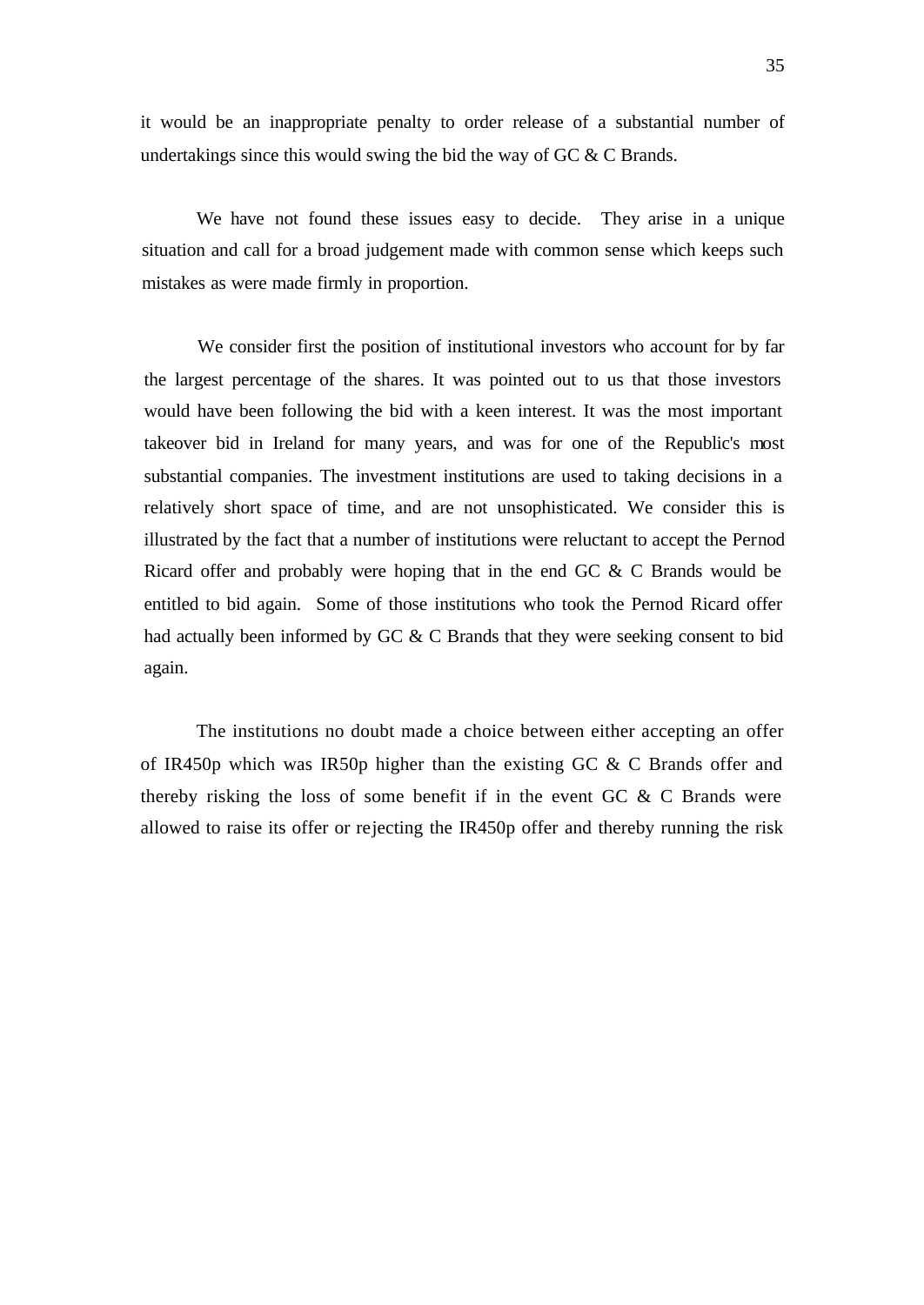of being left with the original IR400p offer. GC & C Brands had not at that stage indicated the amount of any such increase. Some of the institutions were no doubt influenced by the fact that FII Fyffes was said to have made a commitment, as was Irish Life. The decision of the latter company, in particular, might have influenced the decision of the other institutions.

GC & C Brands submitted that FII Fyffes had been as much misled as had the other institutions. We find this suggestion wholly unrealistic. FII Fyffes had been seeking to obtain the highest price for its shares for a number of months, and had been playing its cards shrewdly. FII Fyffes made no allegation in the Irish Courts that any contract had been induced by misrepresentation. Nor has any other institutional investor. The Panel should not, in these circumstances, lightly intervene to disturb contracts made between a bidder and shareholders. Whilst we have decided that there were some breaches of the Code, we think that it would be a greater protection than would be appropriate to institutional investors to release them from undertakings which they gave making their own best business judgements against the background that GC & C Brands were still hoping to get back with a higher bid. We consider that the institutions, for perfectly sensible reasons, took the decision to accept the available offer rather than risk it disappearing and find that they were left with IR400p per share. In essence, they understandably and responsibly took a calculated risk.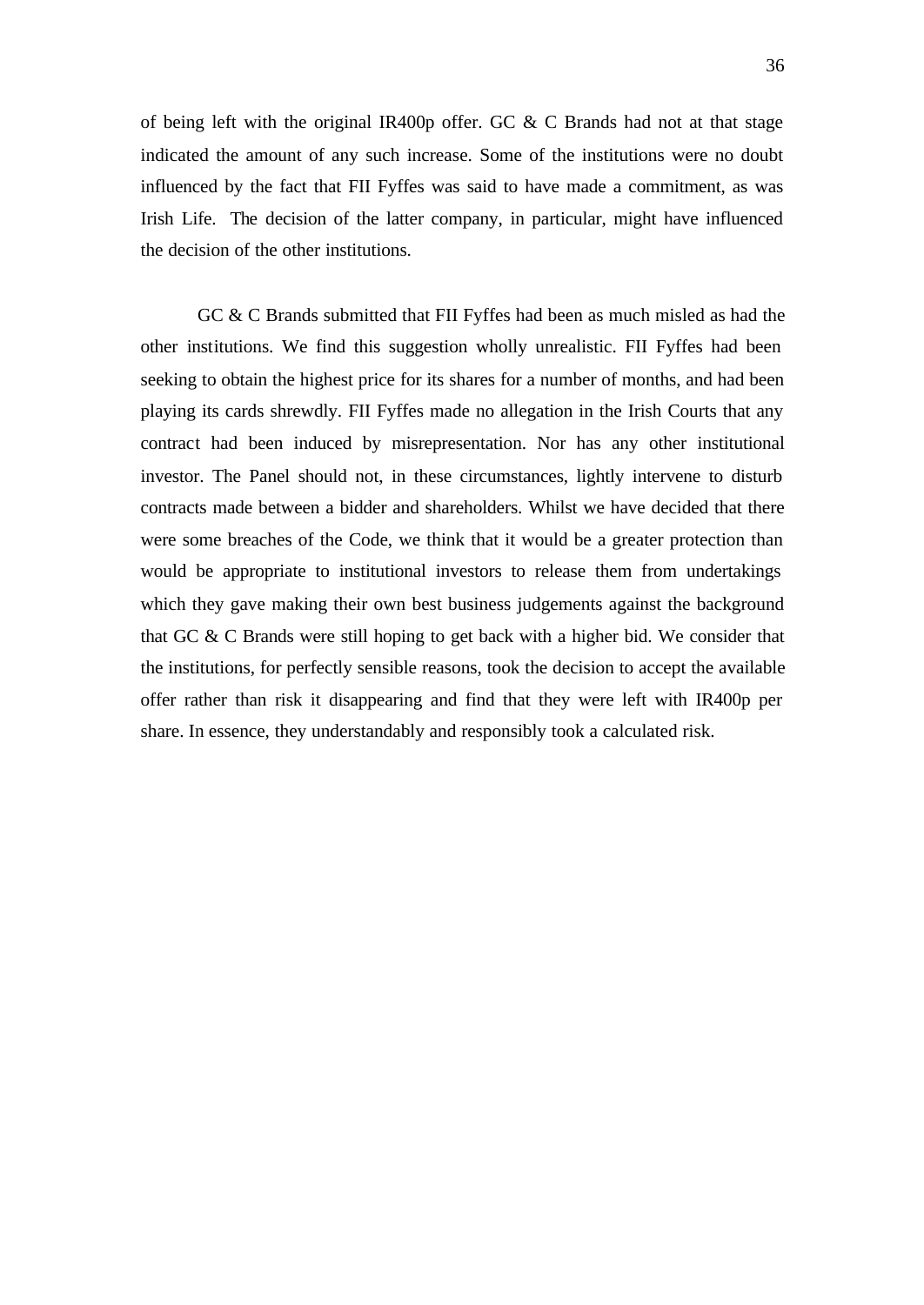We have had much more difficulty with regard to some of the small investors. The directors, who would also speak for their close families, clearly had an opportunity to take their decision on an informed basis or on the advice of another fully informed director. It is more doubtful whether this is true of their more distant relatives, and friends or employees. But overall, we are not satisfied that these shareholders were as a class induced to commit their shares by any misleading information. They may have been influenced by many factors: loyalty to their families, respect for the views of directors as to where the best future of the company lay and, in the case of employees, a desire to protect their jobs. We recognise that some may feel an element of grievance but we do not believe that shareholders were seriously prejudiced. Six only, of the many contacted by the Panel executive, suggested that they were prejudiced and the Panel does not consider that they have raised any issues other than those which are considered above. Viewing the situation in the round, we do not think we should release any shareholders.

GC & C Brands argued that, irrespective of whether there was a breach of the Code or prejudice to shareholders, fairness demanded that it should be restored to the position at which Pernod Ricard started to obtain the irrevocable undertaking on Saturday evening or to some earlier position otherwise the Panel ruling of 6 September would have no practical effect. The Panel considers that the ruling was potentially relevant when made. For example, FII Fyffes was disputing whether it had entered into a binding commitment. If it, or any other substantial shareholder, had been held by the Courts not to be committed, GC&C Brands' higher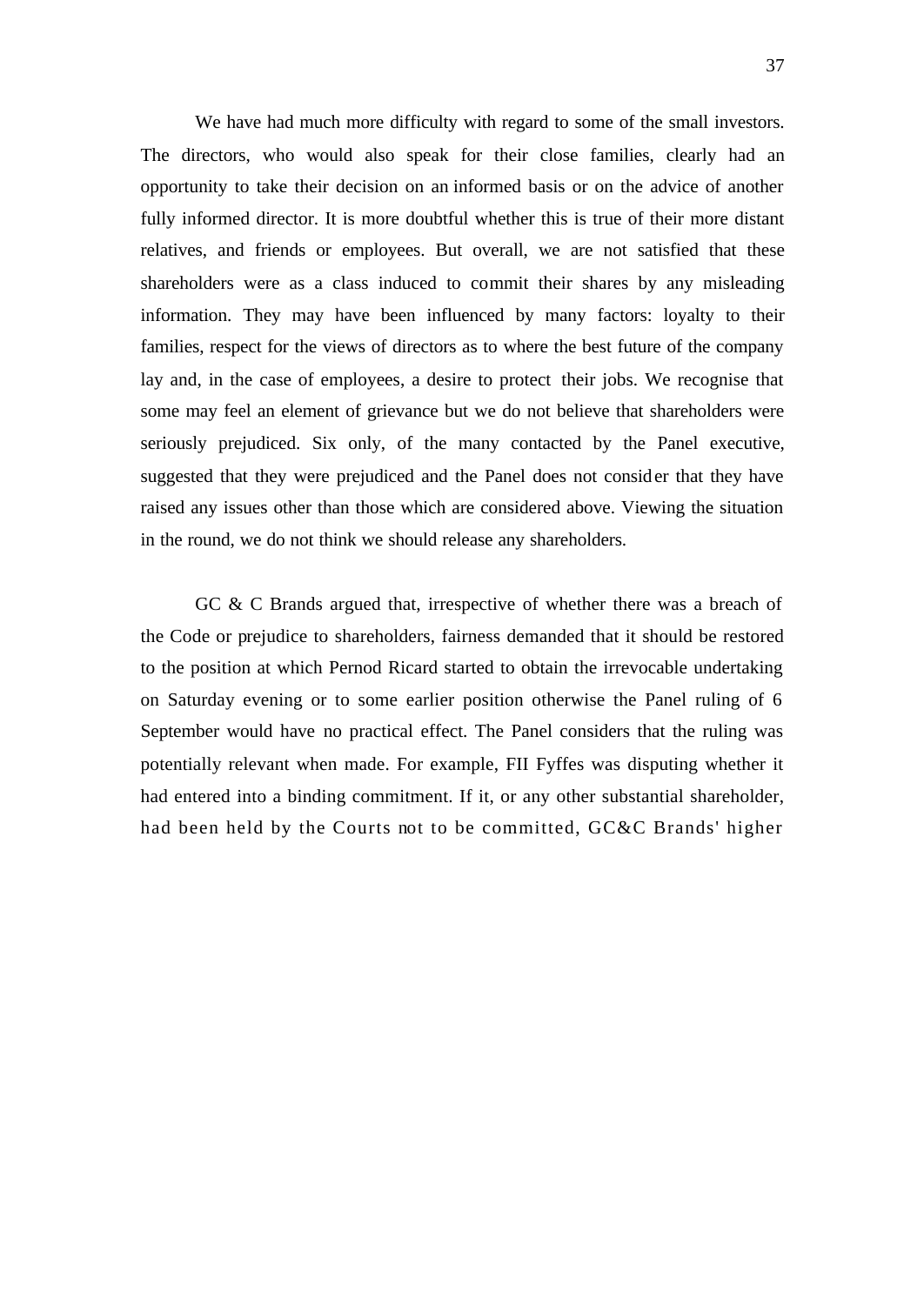offer might well have succeeded. Moreover, the Panel ruling freed GC&C Brands to buy in the market at a higher price, which it did. The fact that the ruling has not, in the event, swung the bid the way of GC&C Brands would not, in the absence of any breach of the Code, be a ground for releasing shareholders from their contractual commitments. In so far as there were breaches, the Panel has already considered the position of shareholders. Whilst the Panel accepts that the interests of the offerors were relevant to its decision, it also considers that, as between GC & C Brands and the other interested parties, the competing equities do not require the position to be disturbed. In reaching this conclusion, whilst recognising that GC  $\&$  C Brands was deprived of the opportunity successfully to increase its offer for Irish Distillers, the Panel also recognises that Pernod Ricard did not set out in any way deliberately to act in breach of the Code and the irrevocable undertaking gathering exercise was conducted honestly and conscientiously. In these circumstances, either bidder would feel that it was unfortunate if the Panel decision adversely affected its position. We take into account these considerations, although our princ ipal task must be to consider whether fairness to shareholders requires that they be given an opportunity to reconsider their decisions. For the reasons we have given, we do not think that we would be warranted in giving them such an opportunity.

We have sought to deal in this statement with the arguments which the Panel considered to be the most important. GC & C Brands argued that there were other breaches of the Code but these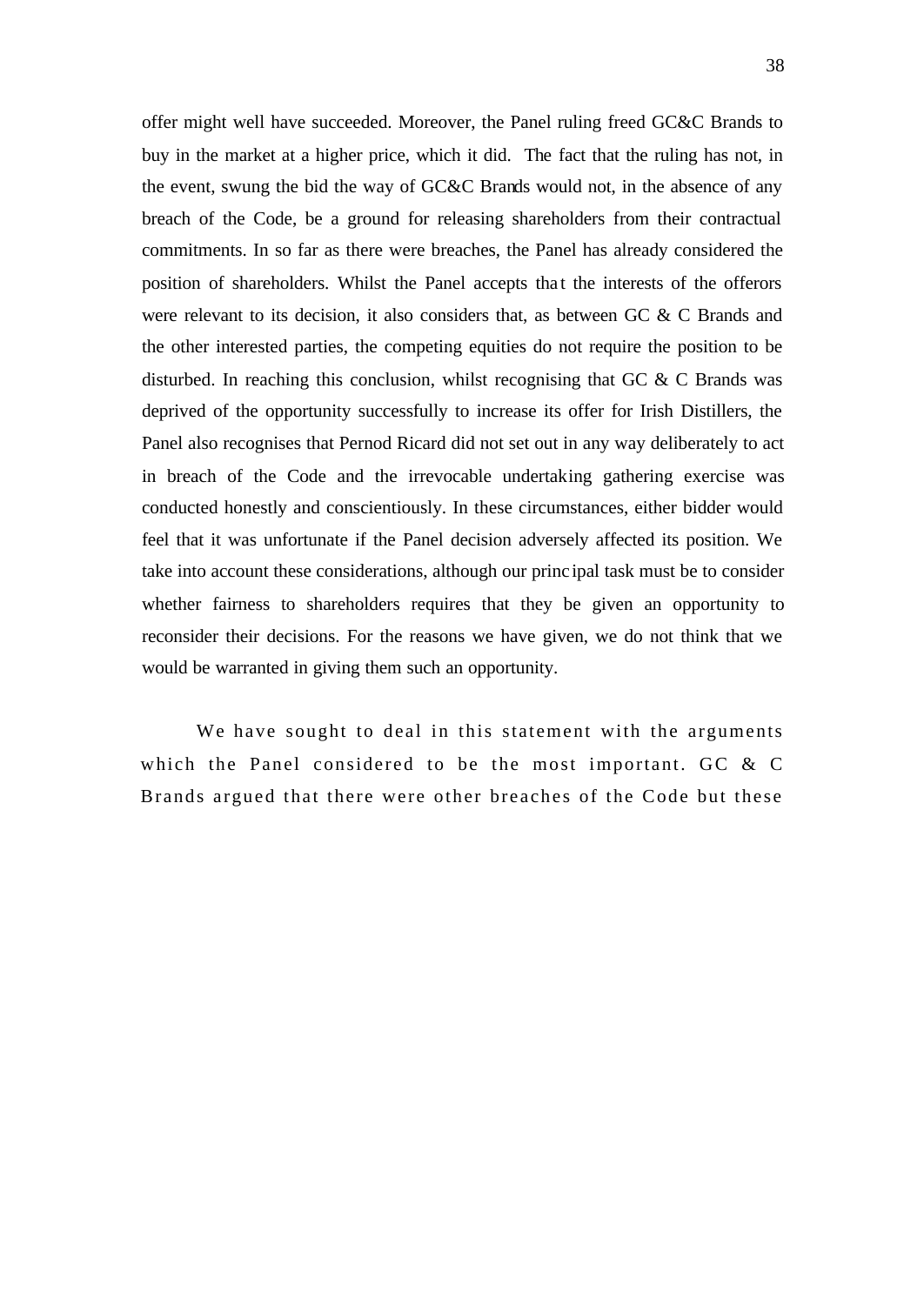were subsidiary and would not, even if established, have led to the possibility of our requiring that shareholders should be released from their undertakings.

# **Concluding Observations**

Whilst we consider that the present bid will be unique upon its facts, there are some general points to which we would draw attention:

- (i) Financial advisers have a duty to consult the Panel where any point of doubt arises. They should approach this task on the basis that the processes of consultation can resolve doubts before any harm is done, and consequently they are encouraged and expected to consult on any possible Code issue where there is not an obvious answer with a clear precedent.
- (ii) The Panel considers that approaches to shareholders before an offer should reflect the same high standards which should prevail during an offer.
- (iii) The Panel also considers that the gathering of irrevocable undertakings over a weekend, which is a not uncommon practice, requires particular care. There is an inherent risk of mistakes being made during a speedy operation of this kind, and particularly at this time of the week.